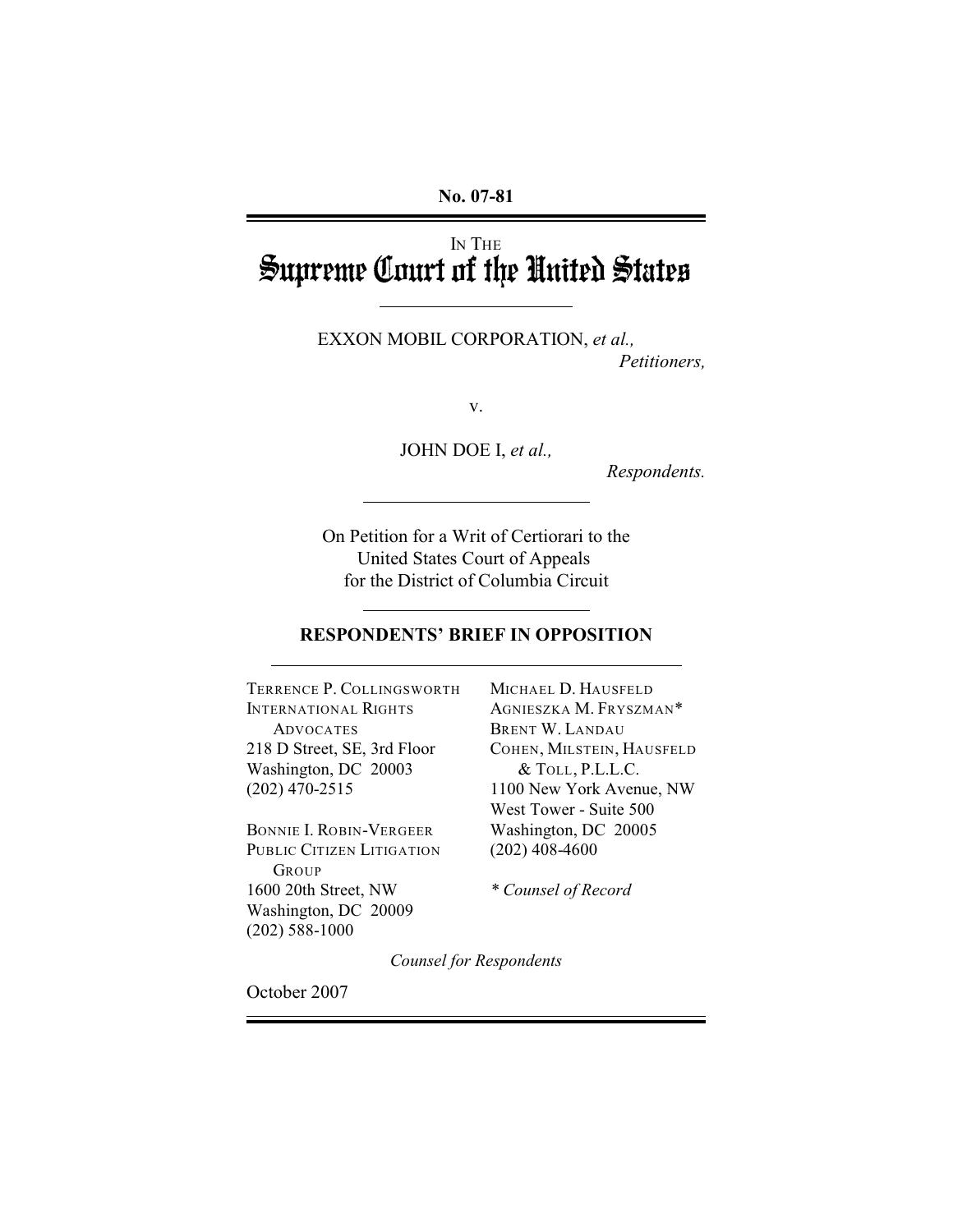## **QUESTION PRESENTED**

Whether the collateral order doctrine should be expanded to allow a private U.S. corporation sued in a federal district court for its tortious actions to appeal from an order that, in response to Statements of Interest by the Executive Branch notifying the court of potential U.S. foreign policy concerns, grants in part and denies in part the corporation's motion to dismiss the plaintiffs' claims under the political question doctrine.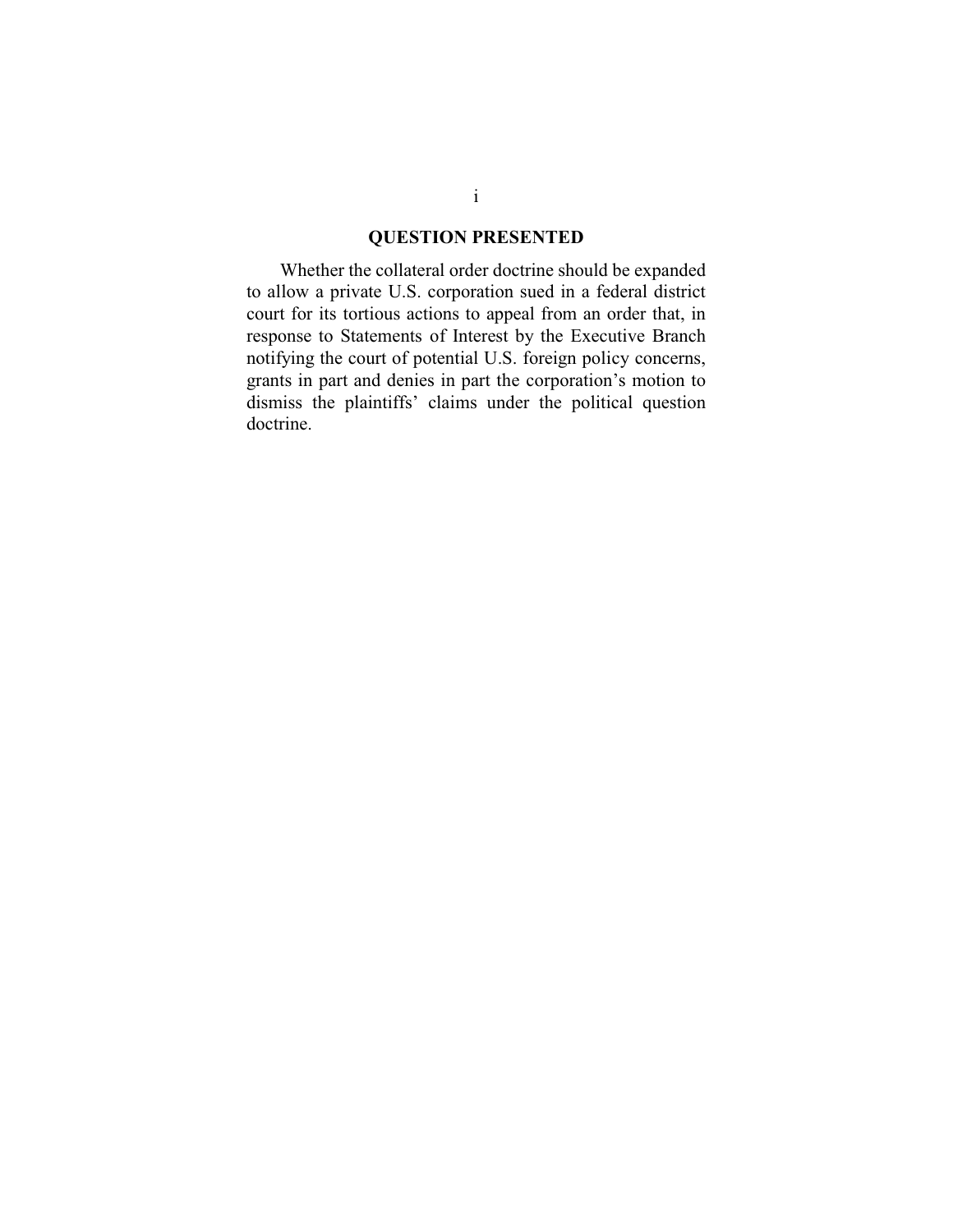# **TABLE OF CONTENTS**

|--|

| RESPONDENTS' BRIEF IN OPPOSITION  1                                                   |
|---------------------------------------------------------------------------------------|
|                                                                                       |
| REASONS FOR DENYING THE WRIT  10                                                      |
|                                                                                       |
| II. Dismissal of Exxon's Appeal for Lack of<br>Appellate Jurisdiction Was Required by |
|                                                                                       |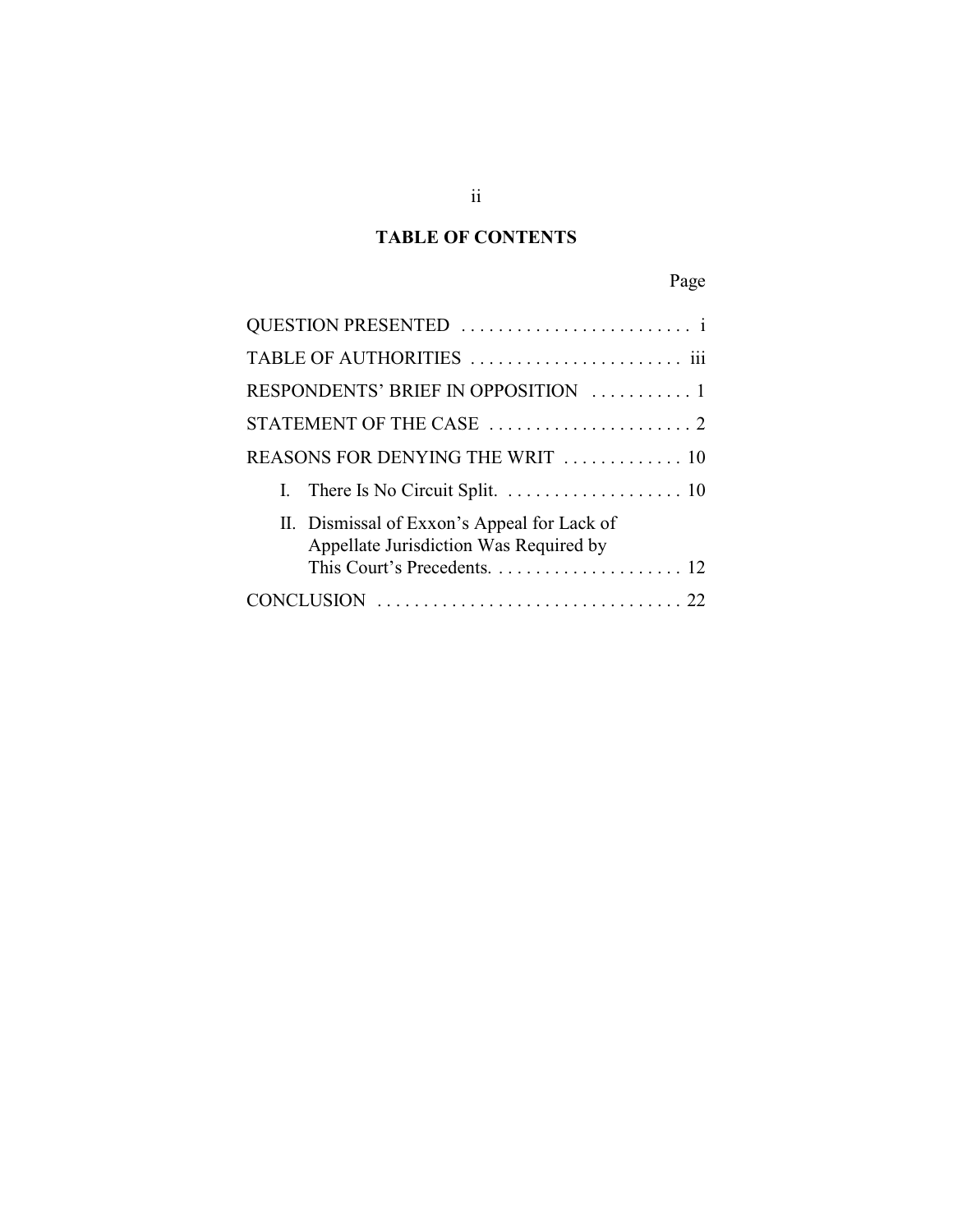# **TABLE OF AUTHORITIES**

Page

# **CASES**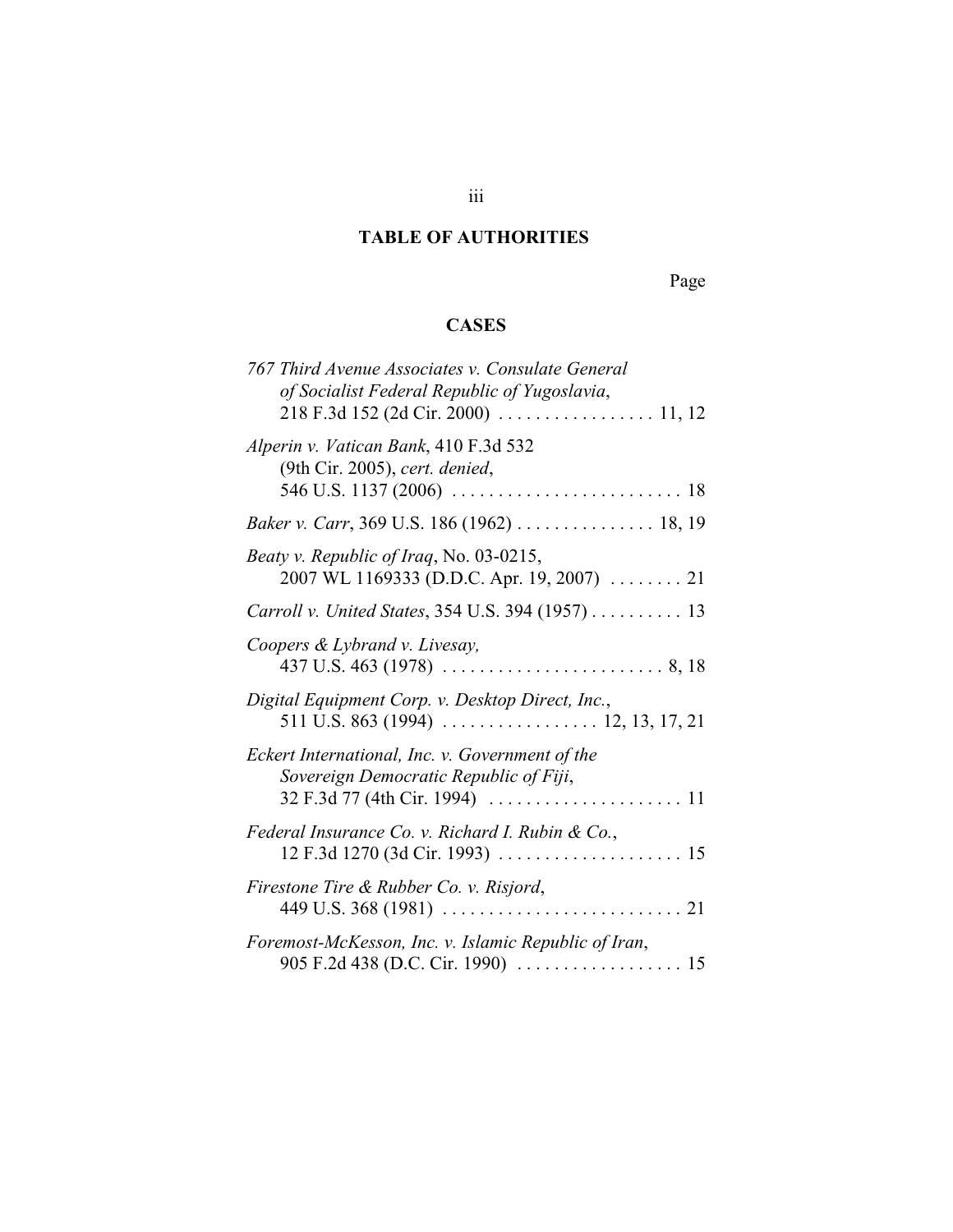| Gross v. German Foundation Industrial Initiative,                                                            |
|--------------------------------------------------------------------------------------------------------------|
| Kadic v. Karadzic, 70 F.3d 232 (2d Cir. 1995)  18                                                            |
| Keller v. Central Bank of Nigeria, 277 F.3d 811                                                              |
| Kerr v. United States District Court for the Northern<br>District of California, 426 U.S. 394 (1976)  20, 21 |
| Lauro Lines S.R.L. v. Chasser,                                                                               |
| Mallard v. United States District Court for the<br>Southern District of Iowa, 490 U.S. 296 (1989)  20        |
| Midland Asphalt Corp. v. United States,                                                                      |
| Mitchell v. Forsyth, 472 U.S. 511 (1985)  15                                                                 |
| Powerex Corp. v. Reliant Energy Services, Inc.,                                                              |
| Quackenbush v. Allstate Insurance Co.,                                                                       |
| Richardson-Merrell v. Koller,                                                                                |
| Rush-Presbyterian-St. Luke's Medical Center v.<br>Hellenic Republic, 877 F.2d 574 (7th Cir. 1989)  15        |
| Sosa v. Alvarez-Machain, 542 U.S. 692 (2004) 20                                                              |
| United States v. MacDonald, 435 U.S. 850 (1978)  13                                                          |
| Van Cauwenberghe v. Biard,                                                                                   |
| Will v. Hallock, 546 U.S. 345 (2006)  12, 15, 16, 22                                                         |

iv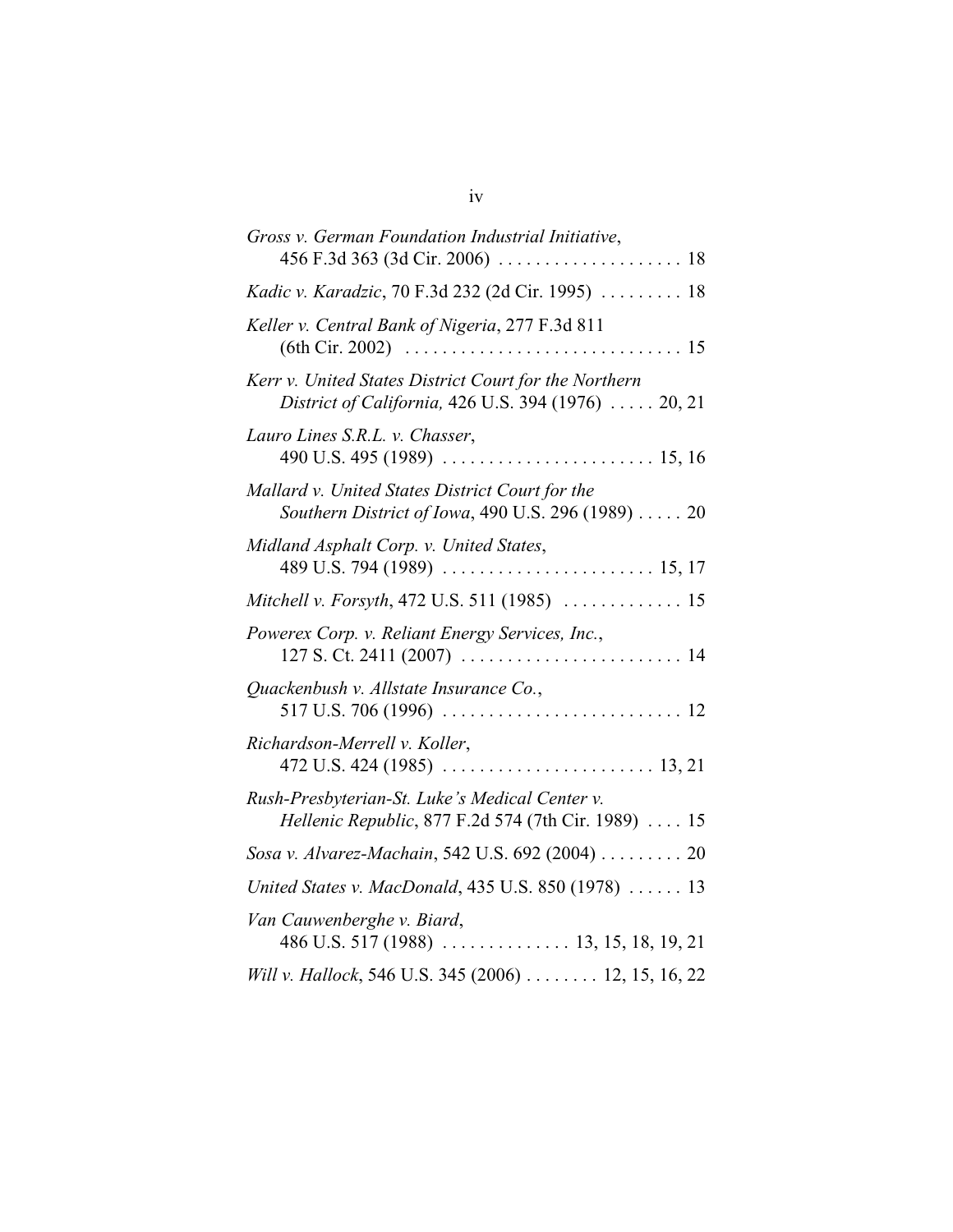# **STATUTES AND RULES**

| Torture Victims Protection Act, 28 U.S.C. § 1350 note  2 |
|----------------------------------------------------------|
|                                                          |
|                                                          |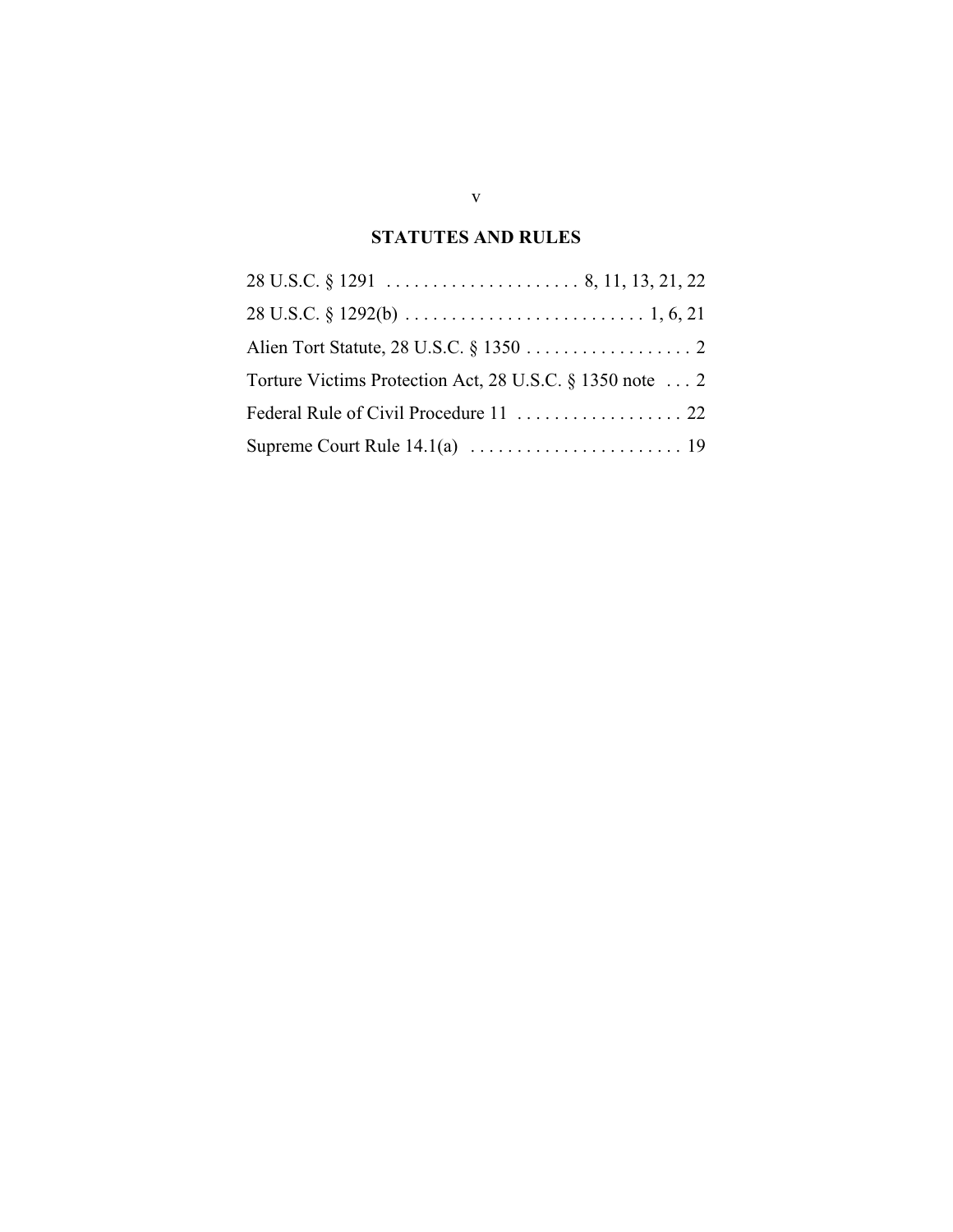#### **RESPONDENTS' BRIEF IN OPPOSITION**

The petition for certiorari filed by Exxon Mobil Corporation and its affiliates (collectively "Exxon") seeks to expand the collateral order doctrine to require the court of appeals to consider whether the district court's October 14, 2005 order properly denied in part Exxon's motion to dismiss respondents' claims on political question grounds.

There is no basis for review of the D.C. Circuit's dismissal of Exxon's political-question appeal. Not only is there no circuit split on the question presented, but there is not a single case in which a circuit court has found the denial of a motion to dismiss on political question grounds immediately appealable under the collateral order doctrine. Unsurprisingly, the court of appeals' opinion was unanimous on this issue.<sup>1</sup>

Exxon did not request certification for immediate review under 28 U.S.C. § 1292(b). Instead, it sought (and seeks from this Court) a novel expansion of the collateral order doctrine to obtain fact-bound review of the correctness of the district court's order dismissing some (but not all) of the claims against it—an order that the court issued in deference to a communication from the U.S. State Department. Although Exxon argued on appeal that immediate appellate review was necessary because continued litigation of the case would conflict with U.S. foreign policy interests, the United States did not appear in the court of appeals. Indeed, the State Department expressed no further concerns in the district court regarding the litigation after the district court dismissed respondents' claim under the Alien Tort Statute in its October 14, 2005 order, in accordance with the United States' request.

Therefore, the petition should be denied.

 $\frac{1}{1}$  Judge Kavanaugh dissented only from the court of appeals' ruling that a writ of mandamus was unavailable. Pet. App. 24a, 41a, 45a. Exxon does not seek review of the court's denial of mandamus relief. *See* Pet. i.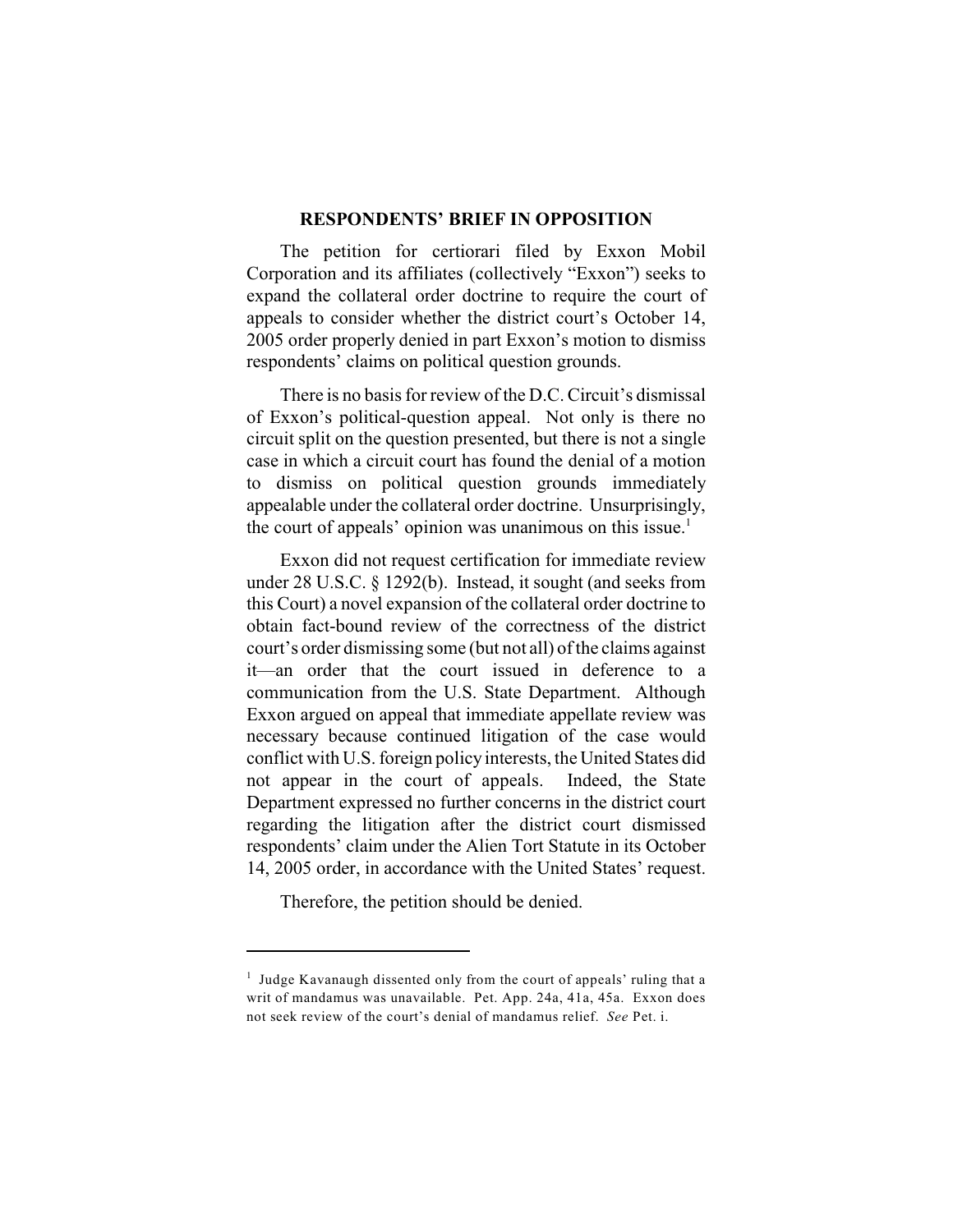#### **STATEMENT OF THE CASE**

**1.** Exxon operates a large natural gas facility in the Aceh province of Indonesia. Respondents are eleven Indonesian villagers from Aceh (or their survivors) who suffered murder, torture, sexual assault, battery, false imprisonment, and other wrongs at the hands of Exxon's security forces. Those security forces were members of the Indonesian military hired by Exxon for the "sole and specific purpose" of providing security for Exxon. First Amended Complaint  $\P$  47.<sup>2</sup> As Exxon has said, its security personnel acted only to defend its natural gas operations, "not for maintaining general law and order." *Id.* ¶ 48 & n.19. Exxon paid a regular monthly fee for these security services, *id.*  $\P$ [ 51-53; provided its security personnel with military equipment and other support, *id.* ¶¶ 54, 78; and had the ability to, and did, supervise, control, and direct its security personnel at all times. *Id.* **[149, 54, 57, 134.** Relevant decisions were made in the United States by the U.S.-based defendants. *Id.* ¶¶ 25-33.

In June 2001, respondents sued Exxon and PT Arun LNG Company, an entity 55 percent owned by the Indonesian government, in the U.S. District Court for the District of Columbia. Respondents sought relief under the Alien Tort Statute ("ATS"), 28 U.S.C. § 1350, and the Torture Victims Protection Act ("TVPA"), 28 U.S.C. § 1350 note. They also brought common-law tort claims for wrongful death, assault, battery, arbitrary arrest, and detention, among others. Pet. App. 4a-5a. In October 2001, Exxon moved to dismiss the federal claims for failure to state a claim and to dismiss the entire case on the grounds, among others, of forum non conveniens and the act of state and political question doctrines. R. 13.

 $P$  Petitioners appended to their petition the original complaint, Pet. App. 91a-130a, but the narrower First Amended Complaint filed by respondents after the district court dismissed their federal claims now governs the lawsuit. *See* D.C. Cir. Deferred Appendix ("DA") 353-95 (R. 129).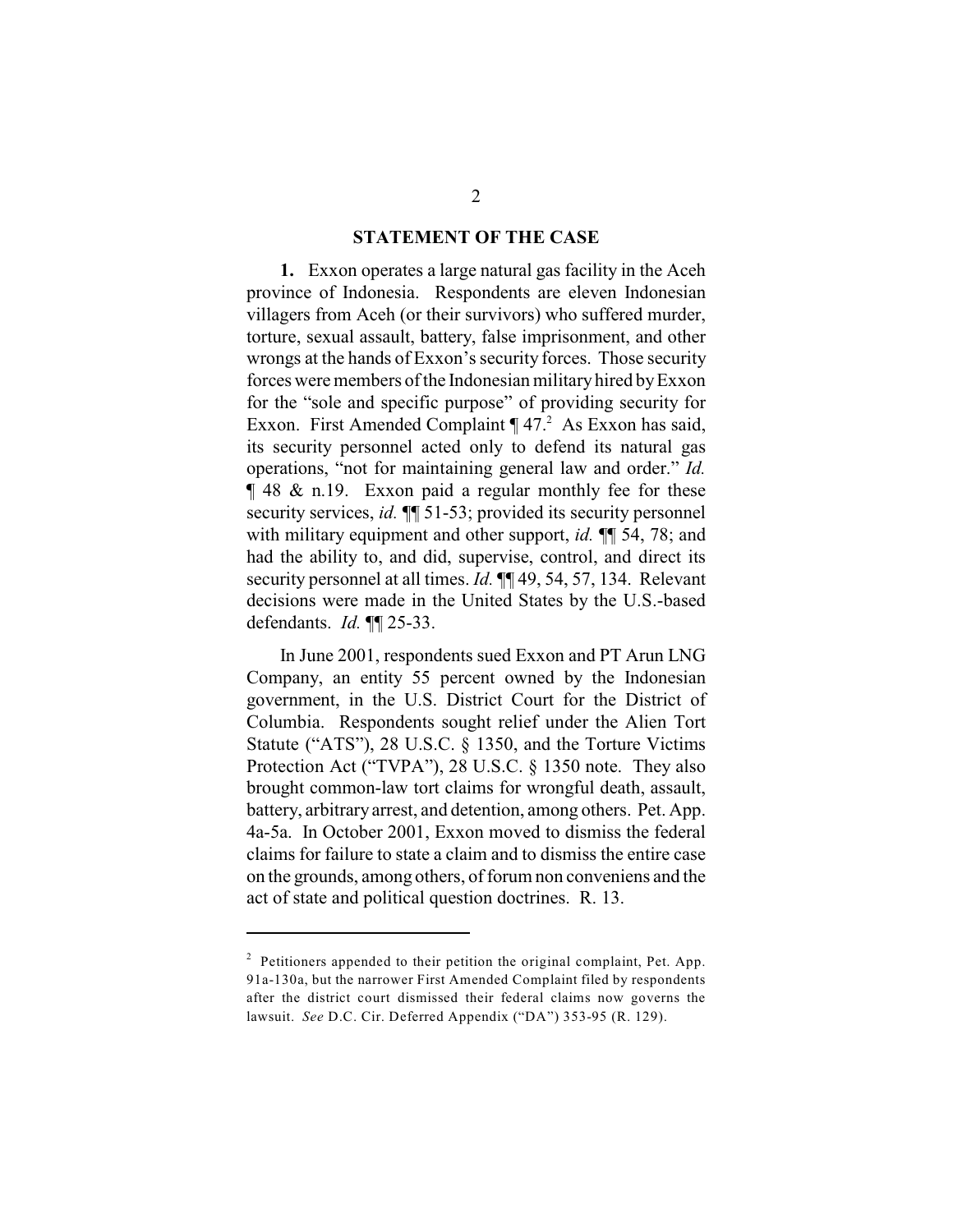While the motion to dismiss was pending, District Judge Oberdorfer solicited the U.S. State Department's opinion regarding whether adjudication of respondents' claims would adversely affect U.S. foreign policy interests. Pet App. 5a, 64a-65a. In response, the State Department submitted a letter dated July 29, 2002, *id.* at 131a-138a, conveying its view "that adjudication of this lawsuit at this time would in fact risk a potentially serious adverse impact on significant interests of the United States," *id.* at 133a, together with a July 15, 2002 letter from the Indonesian Ambassador objecting to adjudication of the case. *Id.* at 139a-140a. The State Department did not express a view in its letter that the case was nonjusticiable, and indeed, its Statement of Interest was qualified and appeared to assume that the litigation would continue:

 Much of this assessment is necessarily predictive and contingent on how the case might unfold in the course of litigation. *E.g.*, the nature, extent, and intrusiveness of discovery; the degree to which the case might directly implicate matters of great sensitivity to the Government of Indonesia and call for judicial pronouncements on the official actions of the GOI with respect to the conduct of its military activities in Aceh; the effect that a decision in favor of plaintiffs might encourage secessionist activities in Aceh and elsewhere in Indonesia; whether the case were to go to a jury and, if so, whether a substantial monetary award were to be imposed on Exxon Mobil; how other large commercial interests might interpret such a judgment when making investment decisions in Indonesia.

#### *Id.* at 134a n.1.

The following year, while the motion to dismiss was still pending, the United States filed a Supplemental Statement of Interest. *Id.* at 141a-163a. This second statement, from the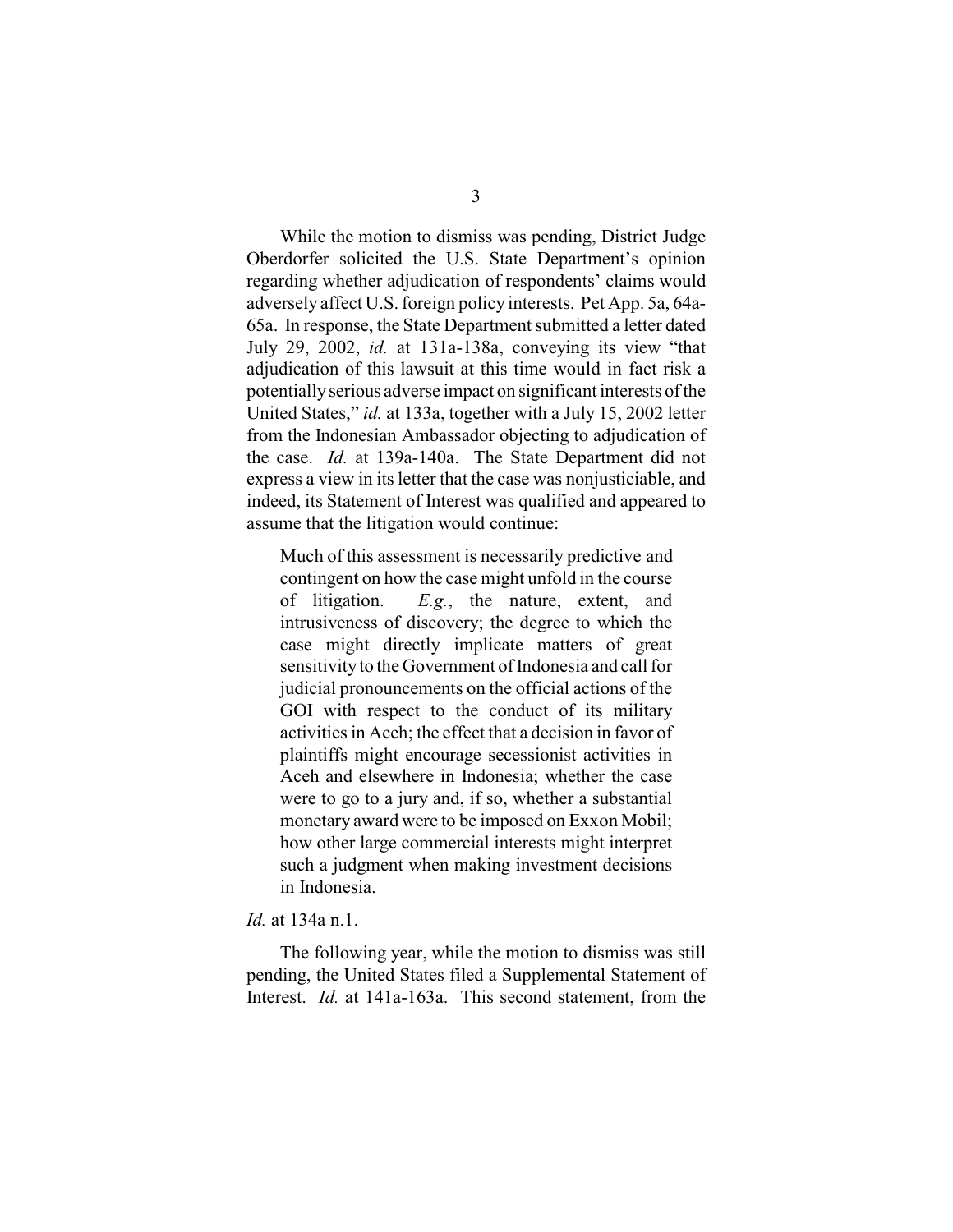U.S. Department of Justice, reiterated the concerns articulated in the 2002 letter and expressed the view that "[t]hose concerns can be avoided by holding, as the United States contends, that the ATS does not create an independent right of action." *Id.* at 142a. A legal argument followed that respondents' claims under the ATS should be rejected, *id.* at 143a-163a, along with a request that the Court grant Exxon's motion to dismiss the ATS claims. *Id.* at 163a. The United States did not urge the district court to dismiss the remainder of respondents' claims under the political question doctrine.

Finally, on July 15, 2005, the State Department submitted one last letter to the district court expressing continued concern in light of respondents' proposed discovery plan of May 16, 2005 (R. 86) and appended a letter from the Embassy of Indonesia also objecting to the proposed discovery. *Id.* at 183a-84a. The plan would have involved relatively broad discovery extending to documents and depositions in Indonesia. The scope of discovery respondents proposed was rejected by the district court. *See id.* at 84a-89a.

**2.** On October 14, 2005, the district court granted in part and denied in part Exxon's motion to dismiss. *Id.* at 46a-63a. Consistent with Judge Oberdorfer's declaration early in the case that he would "be very deferential to the State Department on this kind of a matter at this time in our history," DA 148 (Apr. 9, 2002 Hrg.), the court gave serious weight to the concerns expressed by the State Department, Pet. App. 50a-52a, and tailored its order to address those concerns.

First, the district court dismissed respondents' claims under the ATS, as the United States had requested. Apart from finding respondents' federal claims legally insufficient in part, the district court dismissed respondents' ATS claims because aspects of them—such as genocide and crimes against humanity, and allegations that Exxon engaged in joint action with the Indonesian military to engage in torture, arbitrary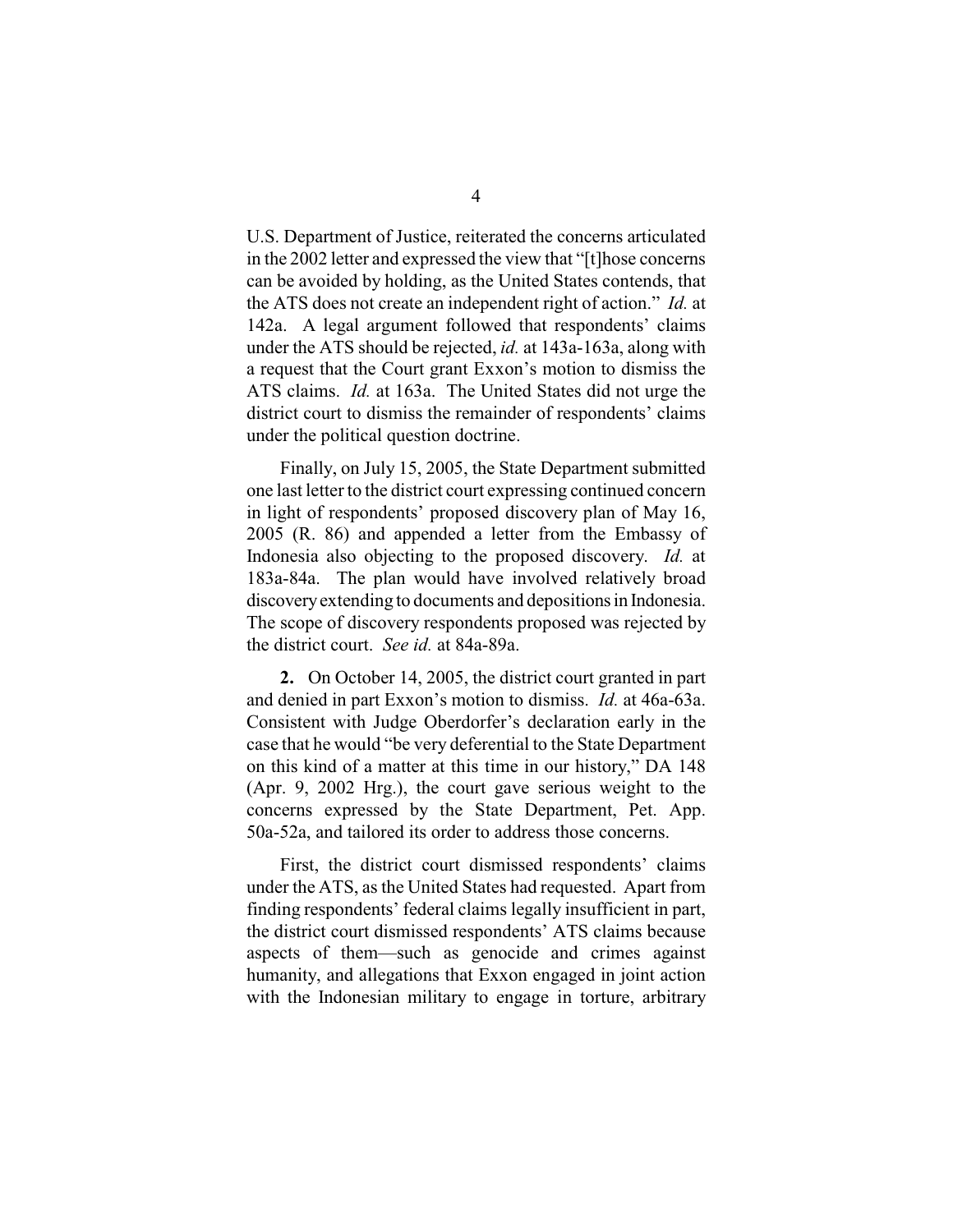detention, and extrajudicial killing—would require the court "to evaluate the policy or practice of the foreign state." *Id.* at 55a; *see also id.* at 58a. Second, the court refused to adjudicate respondents' TVPA claim, in part because it also would "impermissibly require[] adjudication of another country's actions." *Id.* at 60a. Third, Judge Oberdorfer agreed that "[p]roper concern for Indonesia's sovereignty" required dismissal of PT Arun LNG Co. from the case because adjudicating the liability of an entity largely owned by the Indonesian government "would create a significant risk of interfering in Indonesian affairs and thus U.S. foreign policy concerns." *Id.* at 61a. However, the court rejected Exxon's forum non conveniens argument and its motion to dismiss the entire case on political questions grounds. *Id.* at 61a-62a. With PT Arun dismissed as a party, the district court determined that "the resolution of this case would not turn on any 'official action' of the Indonesian government." *Id.* at 61a n.7.

The court allowed respondents' tort claims to proceed, however, "with the proviso that the parties are to tread cautiously. Discovery should be conducted in such a manner so as to avoid intrusion into Indonesian sovereignty." *Id.* at 61a. "Litigation and discovery . . . , if conducted with care, should alleviate the State Department's concerns about interfering with Indonesia's sovereign prerogatives while providing a means for plaintiffs to obtain relief." *Id.* at 63a. "It should be feasible," the court continued, for "plaintiffs to perpetuate testimony and satisfy document discovery requirements outside Indonesia." *Id.* To avoid intrusion into Indonesian sovereignty, the court would exercise "firm control over any discovery conducted by plaintiffs." *Id.* at 61a.<sup>3</sup>

 $3$  Given the dismissal of the federal claims, the court ordered respondents to show cause why the complaint should not be dismissed for lack of subject-matter jurisdiction over the remaining claims. Pet. App. 47a. Respondents asserted diversity jurisdiction over these claims and filed a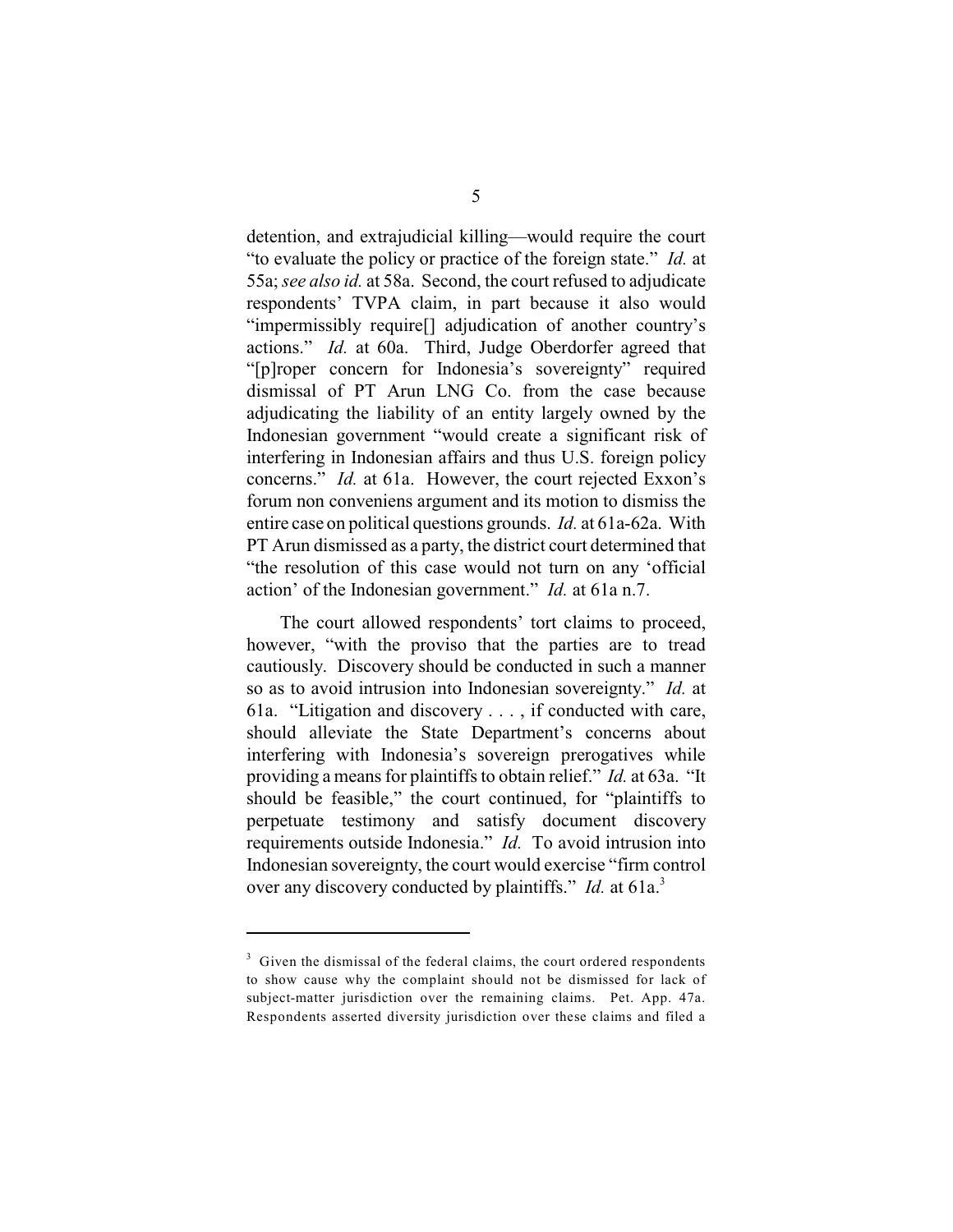**3.** Exxon appealed the district court's October 2005 order, challenging the court's refusal to dismiss respondents' tort claims. Exxon did not ask the district court to certify its order for interlocutory appeal under 28 U.S.C. § 1292(b), but argued in the court of appeals that the interlocutory order was immediately appealable under the collateral order doctrine and asked, in the alternative, for a writ of mandamus. Exxon moved in the district court for a stay of proceedings pending the disposition of its appeal, which the court denied. DA 276-80 (R. 109). The court rejected, among other things, Exxon's assertions that discovery would inevitably violate Indonesian sovereignty and that the State Department wholly opposed discovery and litigation of this case. *Id.* at 277-78. The court also reiterated that, in contrast to genocide and crimes against humanity, "whether Defendants committed various torts . . . in securing their pipeline [would] not require the court to reach any conclusions regarding Indonesia's policies." *Id.* at 277.

Exxon likewise sought a stay from the D.C. Circuit, which the court denied, and then a motion for reconsideration of that denial, which the court also denied.

The State Department expressed no further concerns regarding the litigation, despite queries by the district court. During a December 15, 2005 hearing to discuss how the parties would "proceed with discovery and litigation on the state court claims without interfering with U.S. foreign policy and Indonesia sovereignty," DA 285, Judge Oberdorfer asked the Assistant U.S. Attorney who attended the conference whether the United States had anything it wished to add. The Assistant U.S. Attorney responded that he had nothing to say "[o]ther than that the State Department very much appreciates the

proposed amended complaint. *See supra* note 2. The district court granted respondents' motion to amend. Pet. App. 68a-77a.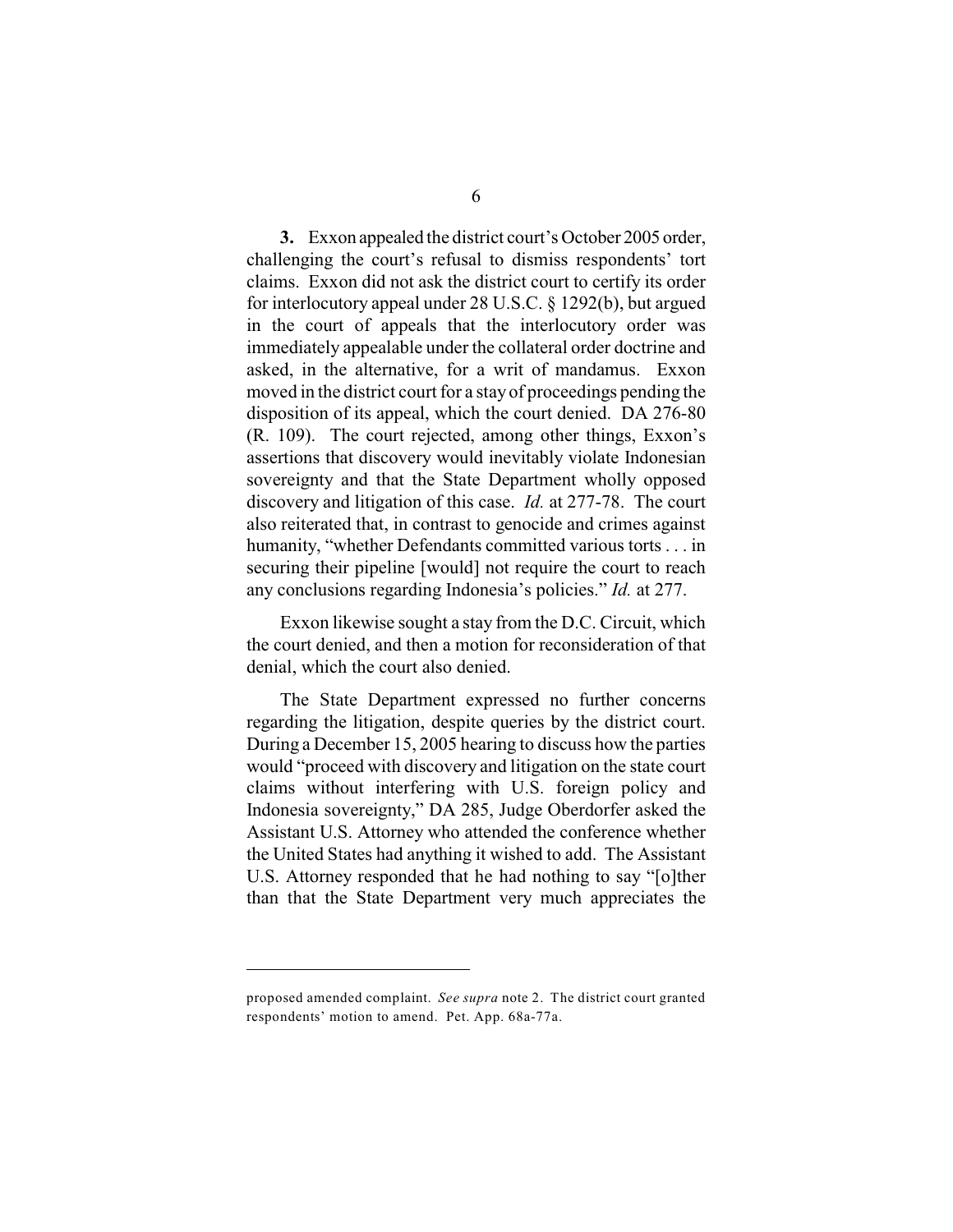sensitivity that you've shown to its foreign policy concerns." *Id.* at 311.

True to its word that it would keep "firm control" over discovery, Pet. App. 61a, to avoid "trampling on the sovereign and other prerogatives of Indonesia," DA 220 (May 4, 2005 Hrg.), the district court, in a May 3, 2006 order, restricted discovery to specified subject matters and excluded from discovery altogether documents located in Indonesia, although Exxon was permitted to produce documents it anticipated using in its defense (after "any necessary authorization" by two Indonesian government-controlled entities). Pet. App. 84a-85a. Not only did Exxon agree to these discovery provisions in the May 1, 2006 conference preceding the court's issuance of its discovery order, *see, e.g.*, DA 420-23, 436-38, but its counsel represented that he understood both the Indonesian government and the State Department to be "comfortable" with the discovery contemplated by the court. *Id.* at 425-26; *see also* Pet. App. 87a. No discovery of documents in Indonesia ever occurred, and the cut-off date for the production of documents has now passed without incident.

The United States, which is on the case service list, DA 311, advanced no further objections to the continued litigation of respondents' tort claims or to the scope of discovery the district court permitted.<sup>4</sup> Furthermore, the United States entered no appearance in Exxon's appeal to the D.C. Circuit.

**4.** Exxon argued on appeal that the district court should have dismissed respondents' tort claims as presenting nonjusticiable political questions. The D.C. Circuit did not

 $4$  Petitioners append to their petition a February 1, 2007 letter from the Embassy of Indonesia. Pet. App. 185a-86a. Although Exxon alluded to the letter in its petition for rehearing in the D.C. Circuit, that letter was not transmitted by the State Department to the district court or to the court of appeals and is not part of the record below.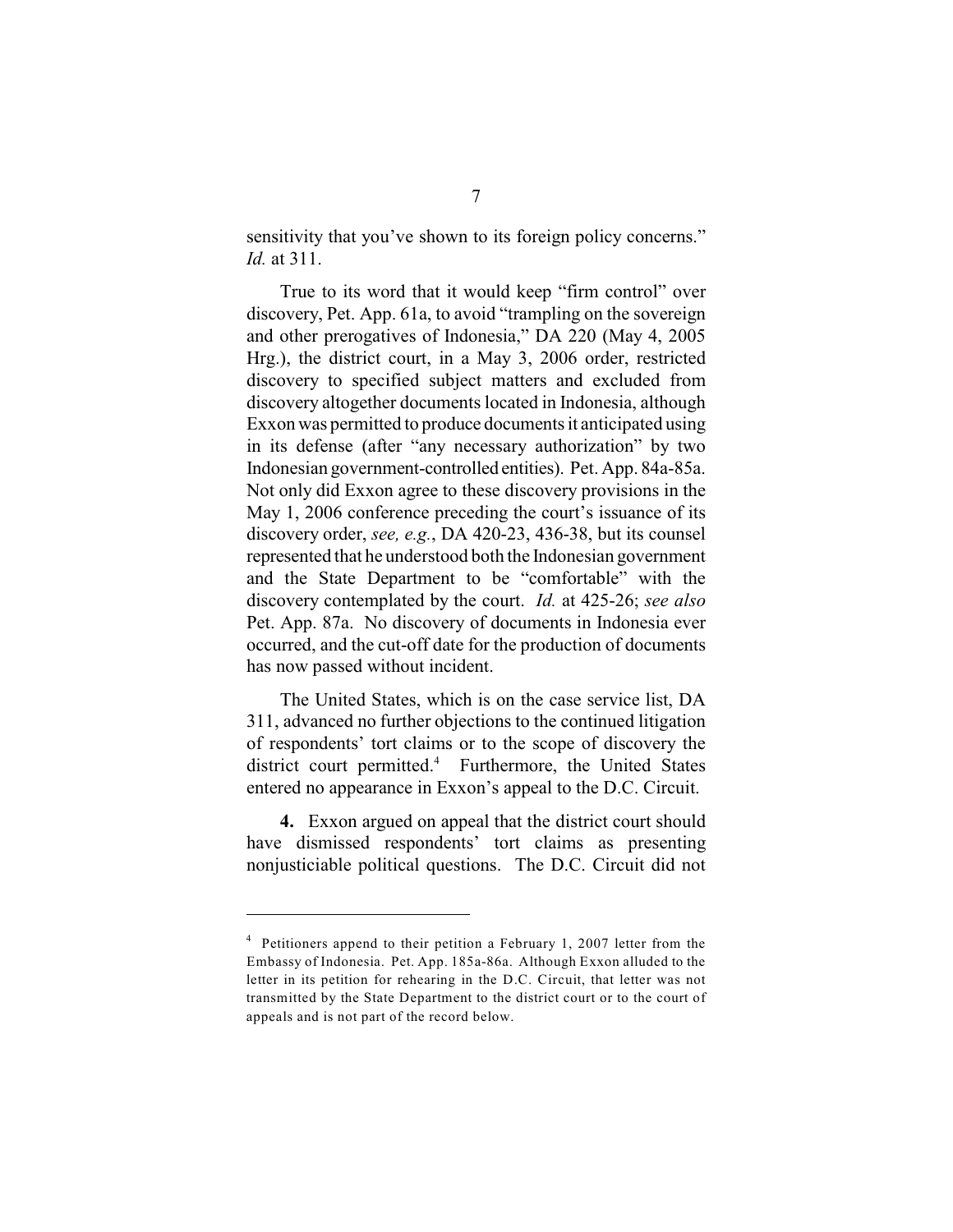reach the merits of Exxon's arguments, however, because it found, in an opinion written by Judge Sentelle, that it had no jurisdiction over the appeal. Pet. App. 4a.

**a.** First, the court of appeals explained that its jurisdiction under 28 U.S.C. § 1291 was limited to appeals of "final decisions" of the district court. *Id.* at 7a. Acknowledging that "final decisions" also encompass a "small class" of orders that do not necessarily conclude the litigation, but which finally determine a "claim[] of right" separable from, and collateral to, rights asserted in the action, *id.* at 8a (citation omitted), the court held that Exxon's appeal did not fall within the collateral order doctrine's narrow ambit. *Id.* at 7a. For an order to be immediately appealable, it must (1) "conclusively determine the disputed question"; (2) "resolve an important issue completely separate from the merits of the action"; and (3) "be effectively unreviewable on appeal from a final judgment." *Id.* at 8a (quoting *Coopers & Lybrand v. Livesay*, 437 U.S. 463, 468 (1978)). The court of appeals believed that the third requirement—whether the order would be "effectively unreviewable on appeal from final judgment"—was not satisfied. The cases in which courts have found this requirement satisfied, the D.C. Circuit reasoned, have generally involved a denial of a claim of immunity or double jeopardy because such denials entail "the rejection of a defense that would have allowed the defendant to *avoid trial altogether*." *Id.* at 10a. The court found that Exxon had established no such right not to stand trial here. *Id.* at 12a.

The court of appeals emphasized that Exxon had not cited—and the court had not found—"a single case in which a federal appeals court held that denial of a motion to dismiss on political question grounds is an immediately appealable collateral order." *Id.* at 14a. It concluded that if it allowed defendants to appeal every time a district court denied a motion to dismiss based upon political question grounds, it "would be substantially expanding the scope of the collateral order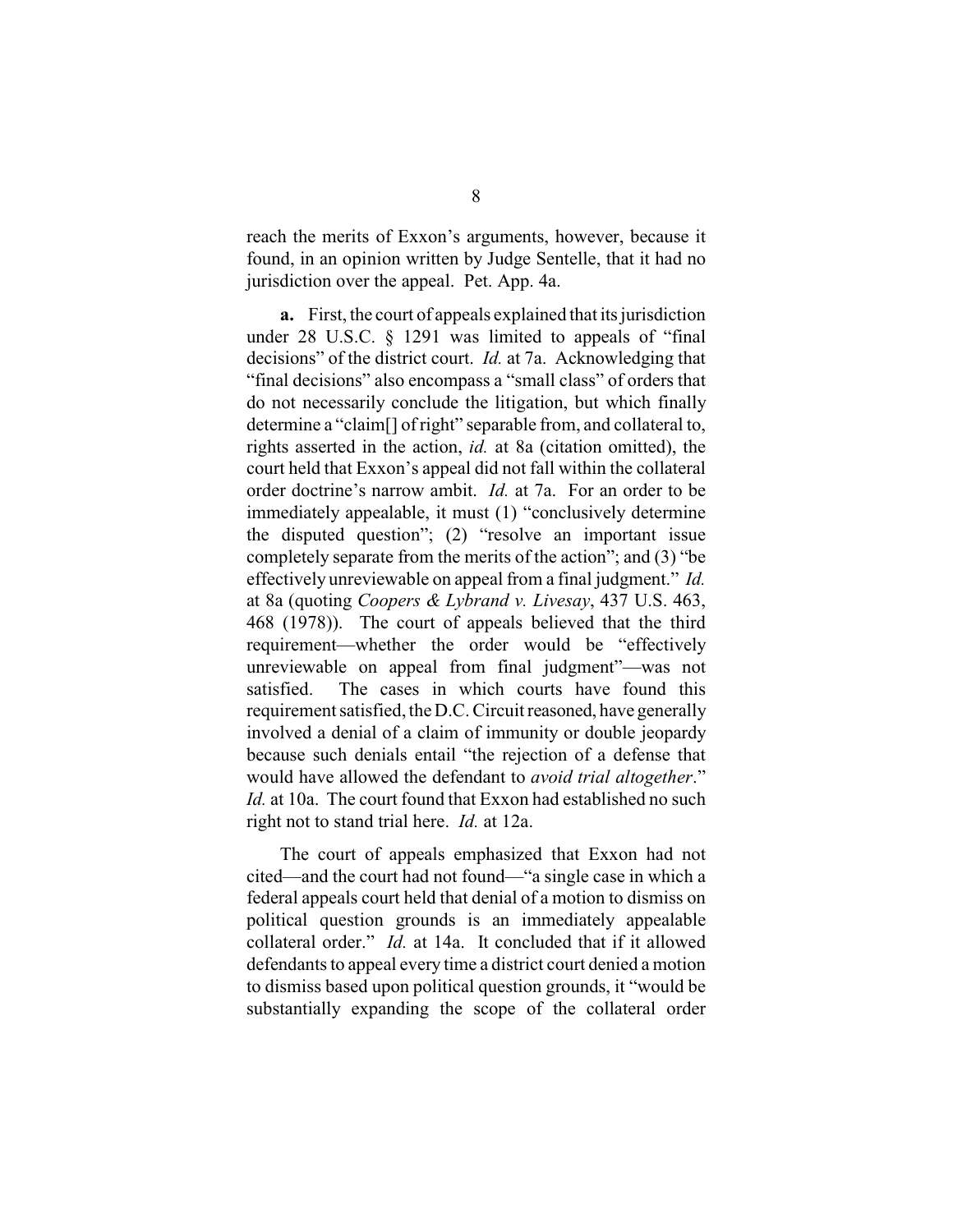doctrine," contrary to this Court's admonition "that the doctrine is 'narrow and selective' and 'should never be allowed to swallow the general rule . . . that a party is entitled to a single appeal to be deferred until final judgment.'" *Id.* at 15a-16a (citation omitted).

**b.** A majority of the court of appeals also rejected Exxon's alternative petition for a writ of mandamus. To grant the petition, the court "would have to hold that the district court 'clearly and indisputabl[y]' exceeded its jurisdiction by refusing to dismiss the case under the political question doctrine." *Id.* at 16a. The D.C. Circuit was unable to so hold.

The court of appeals "disagree[d] with Exxon's contention that there is a conflict between the views of the State Department and those of the district court." *Id.* at 17a. Like the district court, the appellate court viewed the State Department's July 2002 letter "not as an unqualified opinion that this suit must be dismissed, but rather as a word of caution to the district court alerting it to the State Department's concerns." *Id.* Indeed, the court continued, "the fact that the letter refers to 'how the case might unfold in the course of the litigation' shows that the State Department did not necessarily expect the district court to immediately dismiss the case in its entirety." *Id.* at 17a-18a. Accordingly, the court found that it could not say that it was "indisputable" that the district erroneously failed to dismiss respondents' claims, "no matter what level of deference is owed to the State Department's letter." *Id.* at 18a.

The court of appeals recognized that the district court had taken several steps to limit the scope of the litigation in response to the State Department's concerns. *Id.* at 17a. In addition, the absence of case law from other circuits holding in similar circumstances that the complaint must be dismissed underscored, in the majority's view, that Exxon was not entitled to mandamus: "Exxon cites no cases in which a federal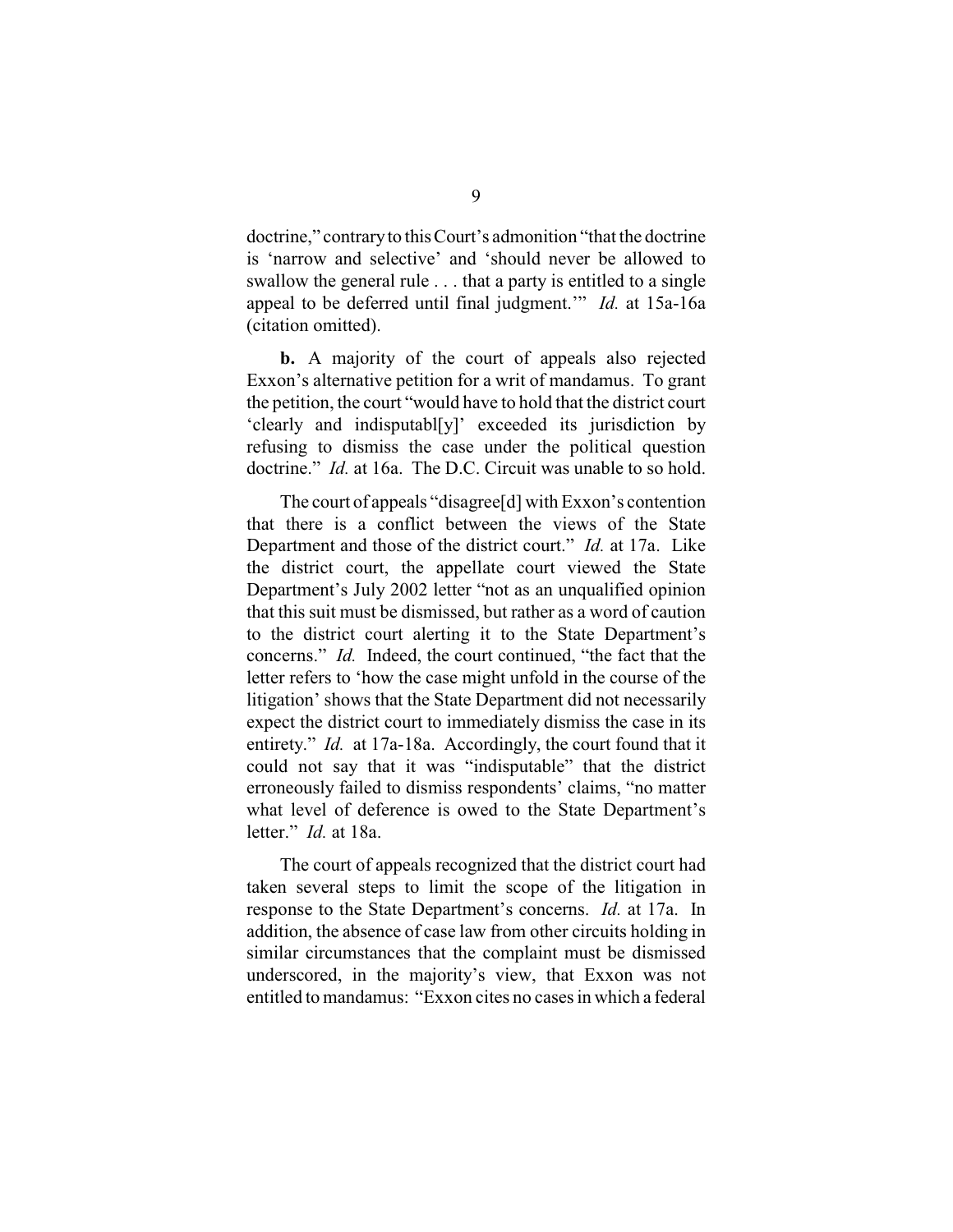court has held that, in a matter involving like issues and comparable circumstances (*i.e.*, claims by a private party against a private United States corporation), the complaint *must* be dismissed under the political question doctrine. And we are aware of no such authority." *Id.* at 19a.

The court of appeals emphasized, however, that if it had misinterpreted the letter or if the State Department had additional concerns about the litigation, the State Department was "free to file further letters or briefs with the district court expressing its views." *Id.* at 18a.

**c.** Judge Kavanaugh dissented on the mandamus issue. In his view, "federal courts should dismiss the complaint on justiciability grounds if the Executive Branch has reasonably explained that the suit would harm U.S. foreign policy interests." *Id.* at 34a. He believed that the Executive Branch had provided such an explanation here. *Id.* at 34a-35a. Like the majority, Judge Kavanaugh emphasized that the State Department again would have an opportunity to express its views in the district court. *Id.* at 44a. He assumed that the majority would agree that the district court should dismiss the case if the State Department "reasonably and unambiguously states that litigation of the state-law claims would affect U.S. foreign policy interests." *Id.* at 45a.

**5.** Exxon's petition for panel rehearing was denied. *Id.* at 90a.

The State Department has expressed no further views to the district court since the dismissal of Exxon's appeal.

#### **REASONS FOR DENYING THE WRIT**

The only question presented in the petition is whether the district court's October 2005 order denying Exxon's motion to dismiss respondents' tort claims on political question grounds is immediately appealable under the collateral order doctrine. For the reasons that follow, that question does not merit review.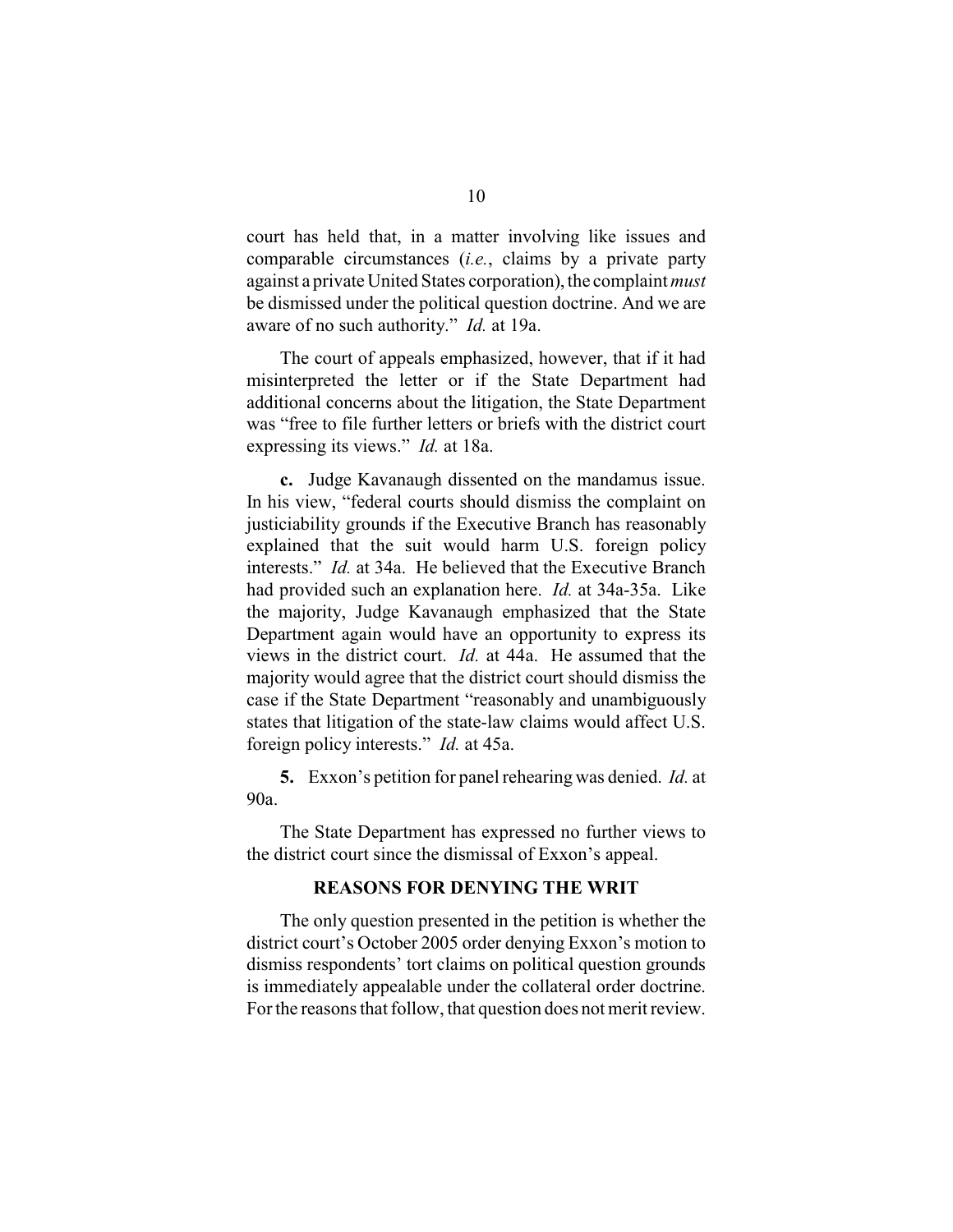#### **I. There Is No Circuit Split.**

Exxon contends that this Court should grant review to expand the collateral order doctrine to allow a private U.S. corporation to take an immediate appeal from a district court order that, in response to Statements of Interest by the Executive Branch, grants in part and denies in part the corporation's motion to dismiss the plaintiffs' claims on political question grounds. Pet. i, 26. There is no split in the Circuits on this appellate jurisdiction question, and indeed, as the court of appeals noted, not a single case supports Exxon's position. *See* Pet. App. 14a.

In the one other case to raise a similar appellate jurisdiction question, the Fourth Circuit found that it had no appellate jurisdiction. In *Eckert International, Inc. v. Government of the Sovereign Democratic Republic of Fiji*, 32 F.3d 77 (4th Cir. 1994), the Government of Fiji moved to dismiss a breach of contract action in federal court on the basis of sovereign immunity, the act of state doctrine, and the political question doctrine. *Id.* at 78-79. The district court denied the motion, and Fiji appealed. The Fourth Circuit reviewed only Fiji's assertion that the district court erred in denying it sovereign immunity because denials of sovereign immunity are immediately appealable collateral orders. It refused to reach the other issues raised by Fiji. *Id.* at 79.

Exxon asserts that the D.C. Circuit's decision here conflicts with the Second Circuit's decision in *767 Third Avenue Associates v. Consulate General of Socialist Federal Republic of Yugoslavia*, 218 F.3d 152 (2d Cir. 2000). Pet. 16-17. The D.C. Circuit below correctly rejected the analogy. Pet. App. 14a-15a. In *767 Third Avenue*, the Second Circuit held that an "abstention-based stay order" was a "final decision" under 28 U.S.C. § 1291 and thus immediately appealable. *See* 218 F.3d at 159; *see* Pet. App. 15a.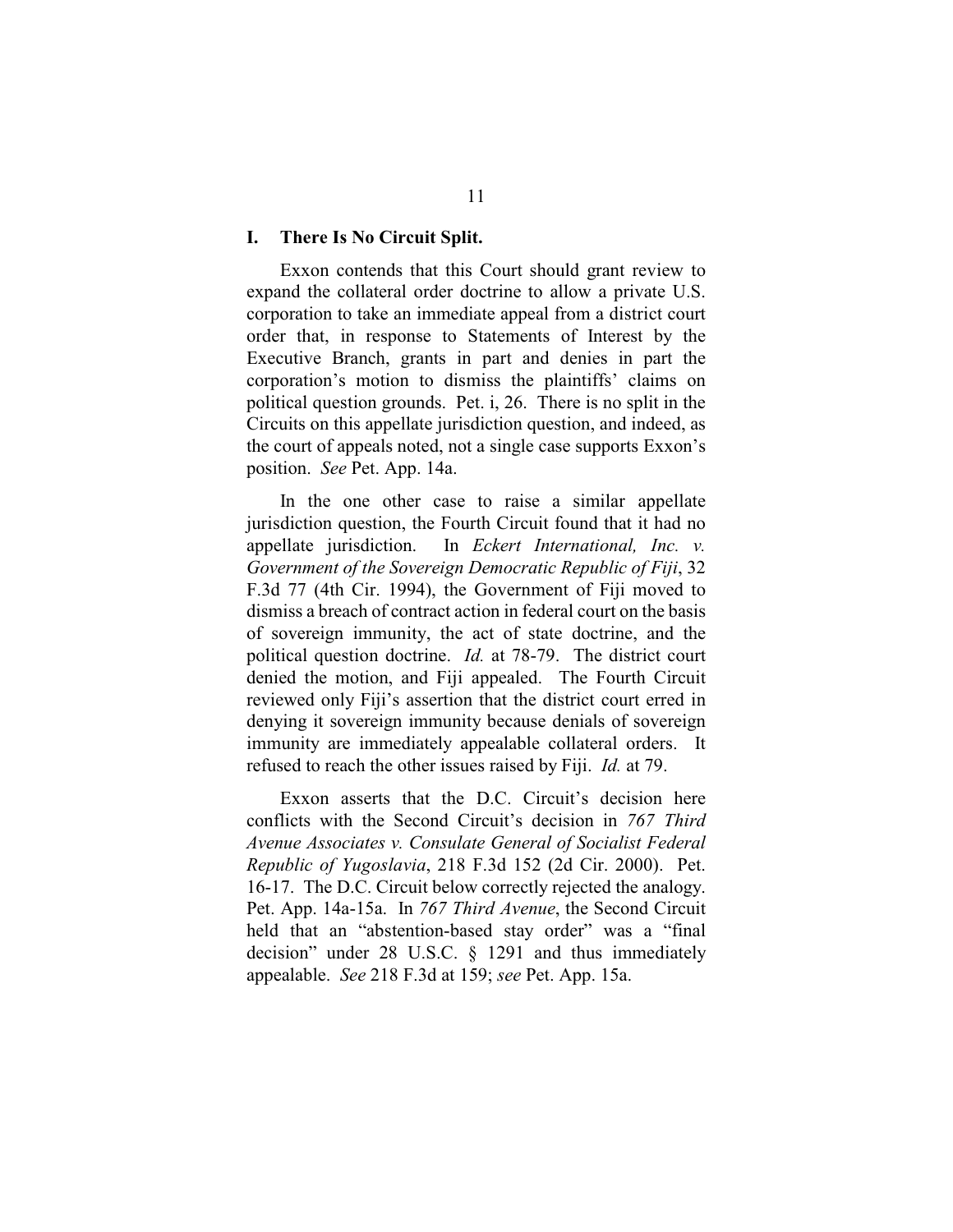Exxon claims that the Second Circuit accepted an immediate appeal for two "independent" reasons, one of which was that the lower court's ruling under the political question doctrine was immediately appealable, Pet. 17, but its reading of the opinion in *767 Third Avenue* is incorrect. As the D.C. Circuit observed, the Second Circuit's decision mentions the political question doctrine, but only to note that the district court's stay order was based upon political question concerns. Pet. App. 15a (citing *767 Third Avenue,* 218 F.3d at 159). The Second Circuit held that the stay order in *767 Third Avenue* was immediately appealable because it "put the litigants effectively out of court" and thus fell under the rule of *Quackenbush v. Allstate Insurance Co.*, 517 U.S. 706 (1996). That procedural posture is not present here. The Second Circuit's decision does not address, much less support, Exxon's contention that the denial of a motion to dismiss on political question grounds is appealable under the collateral order doctrine.

## **II. Dismissal of Exxon's Appeal for Lack of Appellate Jurisdiction Was Required by This Court's Precedents.**

A review of this Court's precedents applying the collateral order doctrine—which are not discussed in the petition—reveals that the district court's October 14, 2005 decision is not a collateral order.

**A.** Exxon urges this Court to expand the collateral order doctrine to encompass orders in which a district court had failed to dismiss a case under the political question doctrine where the Executive "has provided a statement of interest warning that the litigation may adversely affect significant U.S. foreign policy interests." Pet. 26; *see also id.* at i. But this Court "has been asked many times to expand the 'small class' of collaterally appealable orders," and it has "instead kept it narrow and selective in its membership." *Will v. Hallock*, 546 U.S. 345, 350 (2006); *Digital Equip. Corp. v. Desktop Direct,*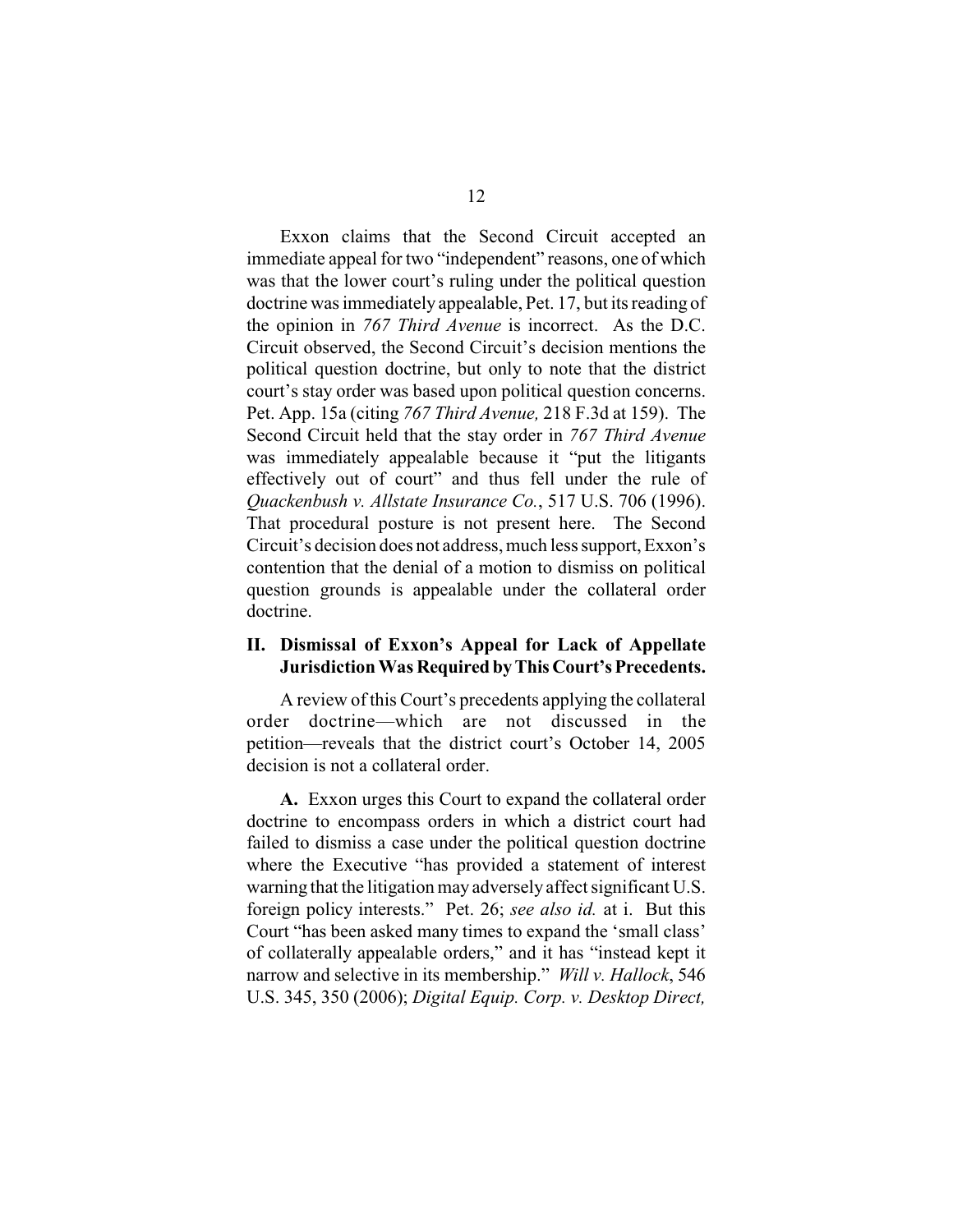*Inc.*, 511 U.S. 863, 868 (1994) (describing the conditions for collateral order appeal as "stringent"). Apart from the Court's reluctance to expand the doctrine, allowing an immediate appeal here would run afoul of at least three precepts established in the Court's cases.

**1.** First, this Court has consistently warned that the issue of appealability under § 1291 "is to be determined for the *entire category* to which a claim belongs, without regard to the chance that the litigation at hand might be speeded, or a 'particular injustic[e]' averted by a prompt appellate court decision." *Digital Equip.*, 511 U.S. at 868 (citation omitted) (emphasis added); *see also Van Cauwenberghe v. Biard*, 486 U.S. 517, 529 (1988); Pet. App. 9a. Thus, "[a]ppeal rights cannot depend on the facts of a particular case." *Carroll v. United States*, 354 U.S. 394, 405 (1957); *accord United States v. MacDonald*, 435 U.S. 850, 857 (1978); *see also Richardson-Merrell v. Koller*, 472 U.S. 424, 439 (1985) (Court has rejected efforts to reduce finality requirement "to a case-by-case determination of whether a particular ruling should be subject to appeal").

Exxon's articulation of the purported "category" that it would add to this Court's small list of immediately appealable collateral orders shows that appealability would not, if Exxon were to prevail, be decided on a categorical basis. Exxon's new "category" is conditional and qualified. A district court order denying a motion to dismiss on political question grounds would become immediately appealable if the Executive has provided a statement of interest and if that statement warns "that the litigation may adversely affect significant U.S. foreign policy interests." Pet. 26; *see also id.* at i.

How clear and strong must the warning be to trigger immediate appealability rights? Here, respondents, the district court, and the court of appeals all disagreed with Exxon that the State Department had expressed the view that the litigation was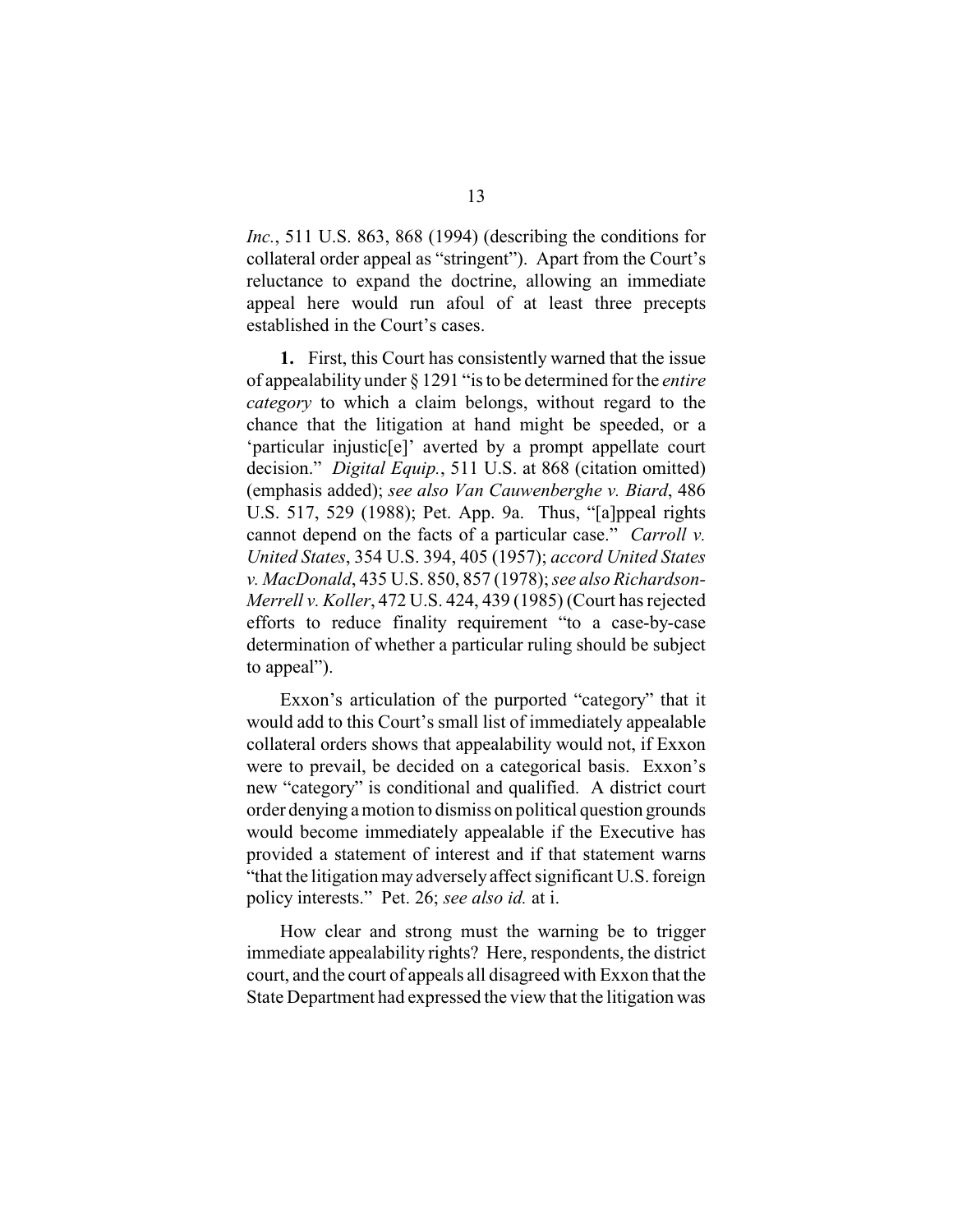such an affront to U.S. foreign policy interests that the case should be dismissed in its entirety. As the court of appeals explained: "We interpret the State Department's letter not as an unqualified opinion that this suit must be dismissed, but rather as a word of caution to the district court alerting it to the State Department's concerns." Pet. App. 17a. Judge Oberdorfer interpreted the State Department's statements of interest in the same way and, to that end, dismissed those claims that he found potentially would have required adjudication of actions taken by the Indonesian government, *id.* at 55a-61a, and strictly managed discovery to focus on "the acts or omissions in the United States by the U.S. Exxon defendants," *id.* at 84a, and to permit no intrusion into Indonesian sovereignty.

If Exxon's proposed category of orders became immediately appealable, appellate courts would have to wrestle in every case with the question whether the Executive had with sufficient clarity warned that the litigation itself—no matter *how* it was conducted—would interfere with U.S. interests and should be dismissed. There would likely be an appeal in every case to decide appealability, undermining the efficiency interest in keeping the collateral order doctrine both narrow and genuinely categorical. *Cf. Powerex Corp. v. Reliant Energy Servs., Inc.*, 127 S. Ct. 2411, 2418 (2007) ("Lengthy appellate disputes about whether an arguable jurisdictional ground invoked by the district court was properly such would frustrate the purpose of  $\S 1447(d)$  quite as much as determining whether the factfinding underlying that invocation was correct.").

**2.** Second, as the court of appeals held, Exxon has failed to satisfy the third requirement of the collateral order doctrine—that the order involve a "claim of right," the denial of which would be "effectively unreviewable on appeal from final judgment." Pet. App. 8a, 10a (citations omitted). This Court has emphasized that in assessing whether an order is effectively unreviewable on appeal, "[t]he critical question" is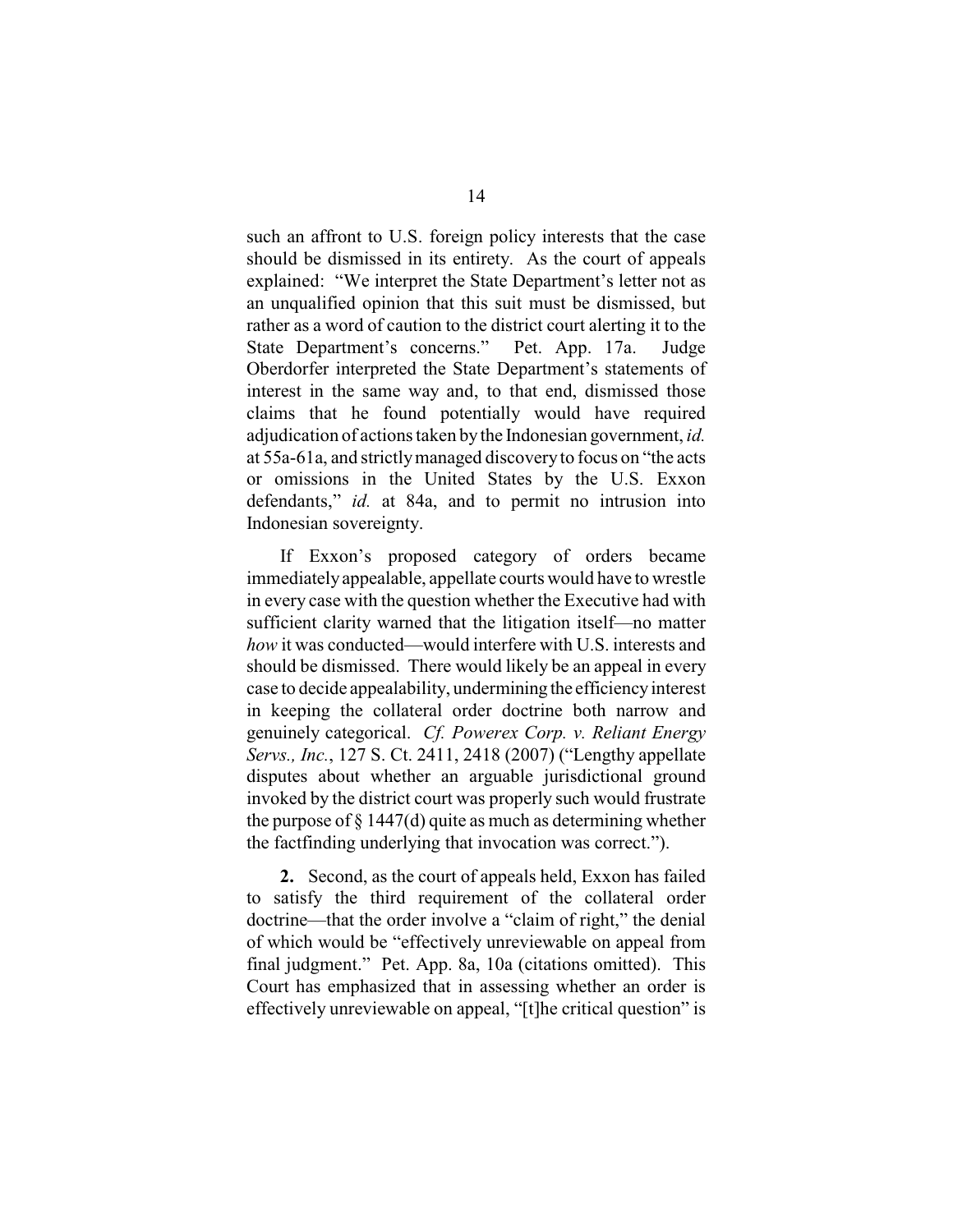"whether 'the essence' of the claimed right is a right not to stand trial." *Van Cauwenberghe*, 486 U.S. at 524; *accord Lauro Lines S.R.L. v. Chasser*, 490 U.S. 495, 500 (1989); *see also* Pet. App. 10a; *Will*, 546 U.S. at 350-52 (collaterally appealing party must be vindicating "a right to avoid trial," although even a right to avoid trial is not necessarily sufficient); *Mitchell v. Forsyth*, 472 U.S. 511, 525 (1985) (absolute and qualified immunity share the "essential attribute" that the claim is "an entitlement not to stand trial under certain circumstances"). The court of appeals correctly found here that "Exxon has not established that the political question doctrine confers a 'right not to stand trial' that can justify an immediate appeal." Pet. App. 12a.<sup>5</sup>

As this Court has emphasized, "[t]here is a 'crucial distinction between a right not to be tried and a right whose remedy requires the dismissal of charges.'" *Midland Asphalt Corp. v. United States*, 489 U.S. 794, 801 (1989) (citation omitted). The political question doctrine cannot be characterized, at its core, as conferring a right not to stand trial. Exxon's political question doctrine defense is not premised on the notion that it is immune from suit altogether, but rather that respondents' claims against it are not justiciable in a U.S. court. In *Van Cauwenberghe*, the Court disallowed an immediate appeal from an order denying a motion to dismiss urged on the

 $<sup>5</sup>$  Because sovereign immunity likewise "is an immunity from trial and the</sup> attendant burdens of litigation," *Rush-Presbyterian-St. Luke's Med. Center v. Hellenic Republic*, 877 F.2d 574, 576 n.2 (7th Cir. 1989), the courts of appeals, including the D.C. Circuit, agree that interlocutory orders denying sovereign immunity in litigation under the Foreign Sovereign Immunities Act are immediately appealable. *See, e.g.*, *id.*; *Keller v. Central Bank of Nigeria*, 277 F.3d 811, 815 (6th Cir. 2002); *Federal Ins. Co. v. Richard I. Rubin & Co.*, 12 F.3d 1270, 1281-82 (3d Cir. 1993); *Foremost-McKesson*, *Inc. v. Islamic Republic of Iran*, 905 F.2d 438, 443 (D.C. Cir. 1990). Exxon's attempted analogy to FSIA appeals as supporting an interlocutory appeal here is therefore inapt. *See* Pet. 15-16.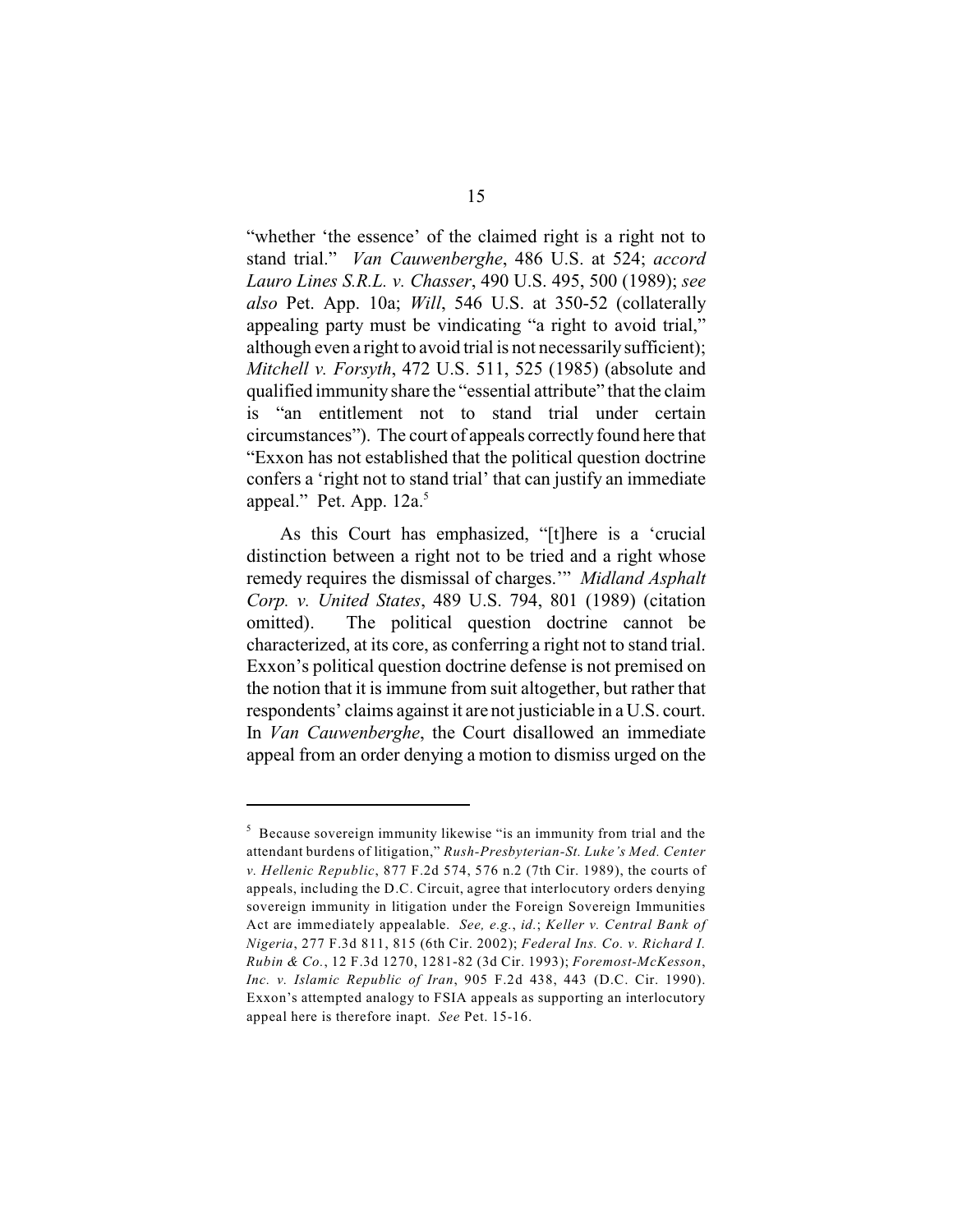ground that an extradited person is immune from civil process. The Court believed that even if the petitioner were shielded from service of process while detained in the United States following extradition, "the right not to be burdened with a civil trial itself is not an essential aspect of this protection." 486 U.S. at 525. Likewise, in *Lauro Lines*, this Court rejected a collateral-order appeal because, in invoking a contractual forum selection clause as justification for an immediate appeal from the denial of a motion to dismiss, the defendant there was not entitled "to avoid suit altogether." 490 U.S. at 501. As the Court clarified, "an entitlement to avoid suit is different in kind from an entitlement to be sued only in a particular forum." *Id.*

The conditional nature of the appellate rights Exxon invokes underscores that Exxon does not seek to vindicate a right to avoid trial. According to Exxon's conception of appealability, its right to avoid litigation did not exist at the time the complaint was filed against it, but sprang into being only when the United States filed its Statement of Interest expressing concern about the litigation. This Court held that an order was not immediately appealable, however, when the defendants' alleged right to avoid litigation was similarly dependent on the occurrence of later events. *See Will*, 546 U.S. at 354 (contrasting an immediately appealable qualified immunity claim, which is timely from the moment an official is served with a complaint, with the not-immediately appealable judgment bar at issue in *Will*, which could be raised only after a case under the Federal Tort Claims Act had been resolved in the government's favor).

More fundamentally, even if some rights other than the right to avoid trial may be vindicated in an immediate appeal, Exxon's "claim" about potential harm to U.S. foreign relations is not a "claim of right" belonging to *Exxon*. *See Will*, 546 U.S. at 349 (the collateral order doctrine allows immediate appeals of rulings resolving "*claims of right* separable from, and collateral to, rights asserted in the action") (emphasis added)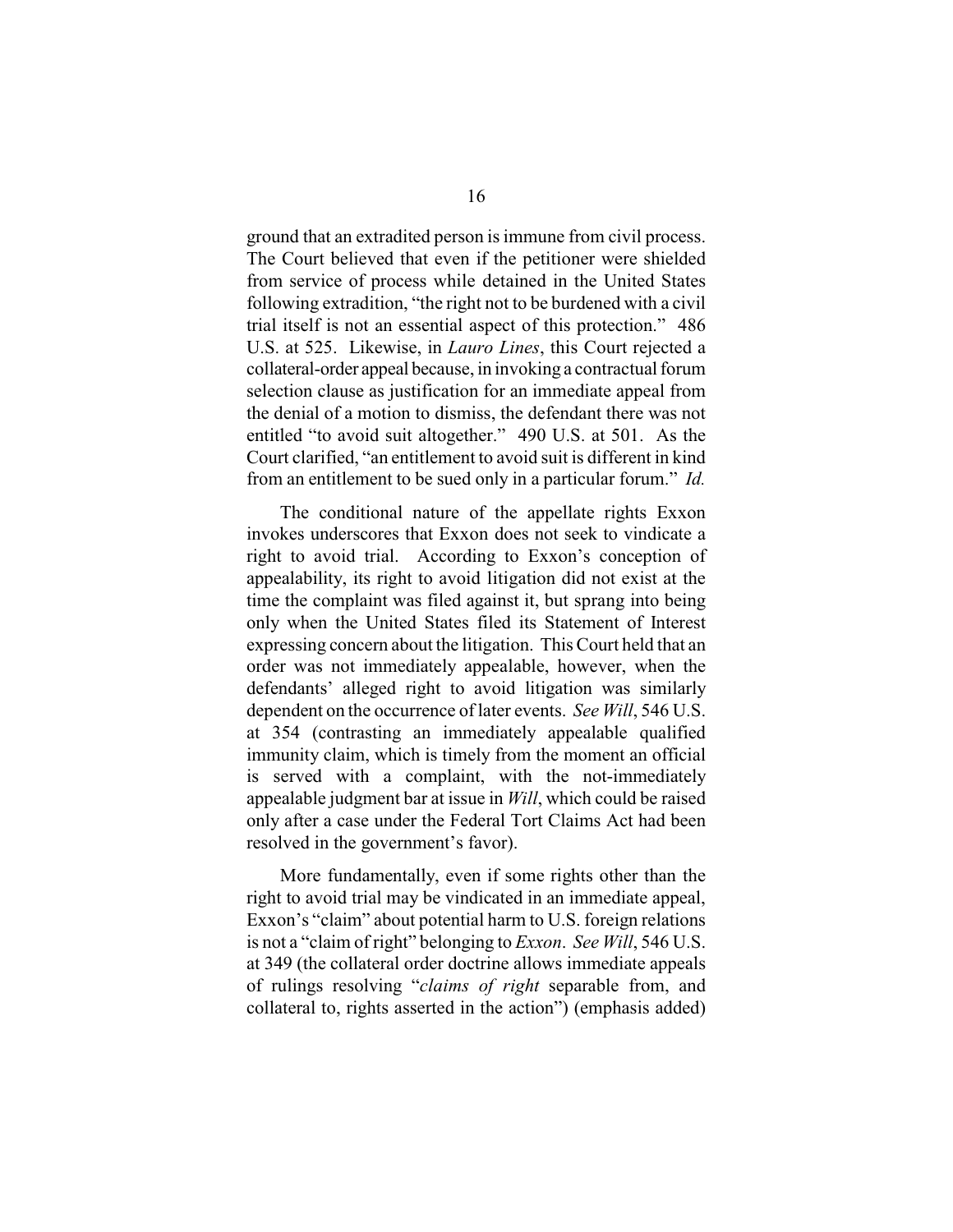(quoting *Cohen v. Beneficial Indus. Loan Corp.*, 337 U.S. 541, 546 (1949)); *see also* Pet. 14 (recognizing that "*a right*" that is "effectively unreviewable" is "an asserted *right* the legal and practical value of which would be destroyed if it were not vindicated before trial") (emphasis added) (quoting Pet. App. 10a (quoting *Midland Asphalt*, 489 U.S. at 798)). If any "right" is implicated here, it belongs to the United States, not to Exxon. But both the district court and the court of appeals disagreed with Exxon that the State Department had expressed the view that the litigation was such an affront to U.S. foreign policy interests that the case should be dismissed in its entirety, the United States did not intervene and move to dismiss the case as nonjusticiable, the United States did not seek to take an appeal to protect any asserted "right" to prevent the case from proceeding, and the State Department has expressed no further views to the district court since the dismissal of Exxon's appeal, even when invited to do so.

In short, even if the district court erred in proceeding with this case (and we believe that it did not), the court's error—which would not infringe a right of Exxon to avoid trial or, indeed, any right of Exxon at all—can be addressed at the conclusion of the case. To ground a ruling here on whether the particular Statements of Interest submitted by the State Department "confer<sup>[]</sup> the prized 'right not to stand trial' . . . would flout [the Court's] own frequent admonitions that availability of collateral order appeal must be determined at a higher level of generality." *Digital Equip.*, 511 U.S. at 876-77 (citation omitted).

**3.** Finally, although the court of appeals held that the first two requirements of the collateral order doctrine were satisfied here, Pet. App. 9a-10a, the court was mistaken in ruling that the political question issue is completely separate from the merits of respondents' claims against Exxon. *Id.* at 10a.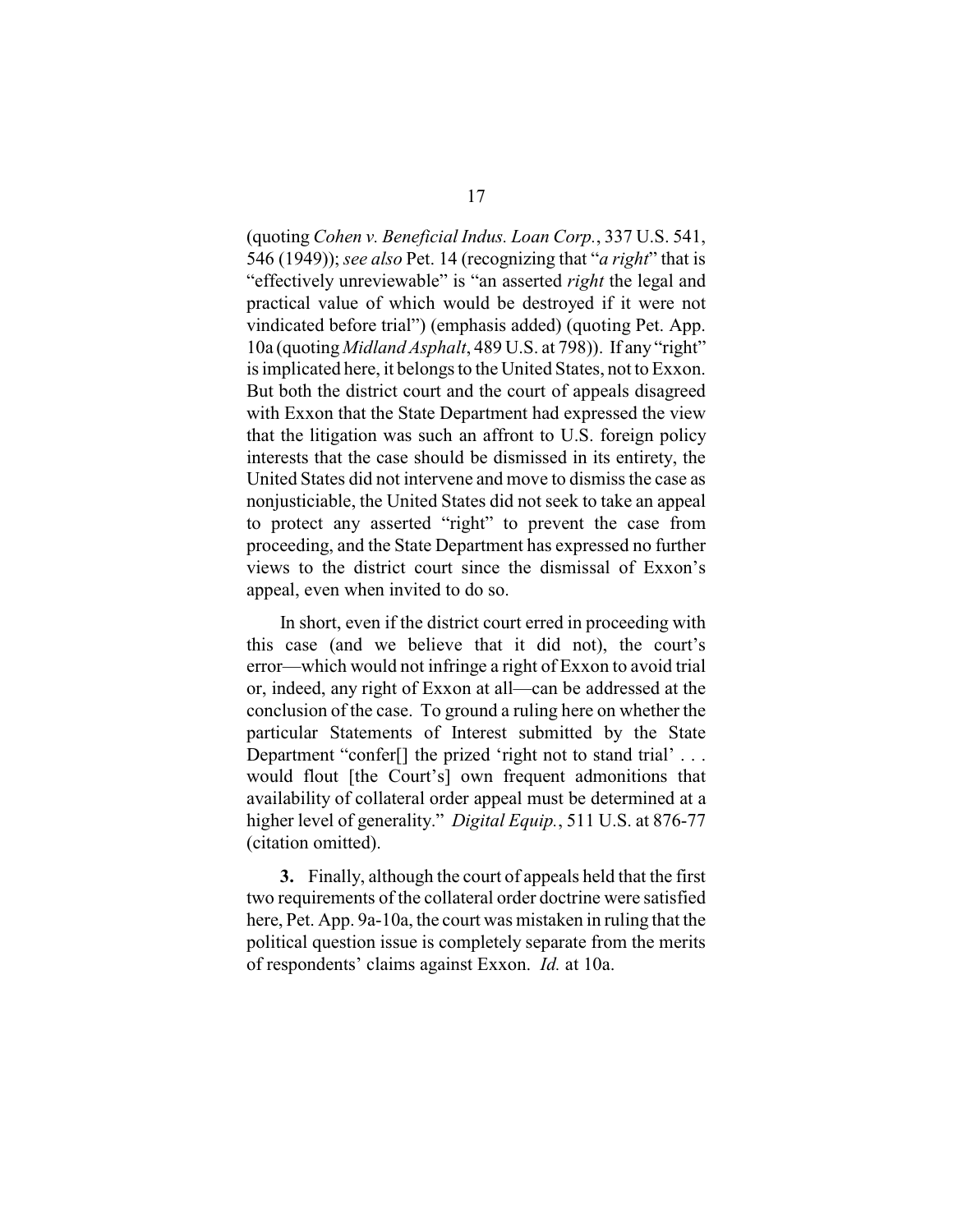As this Court has said, the political question doctrine "is one of 'political questions,' not one of 'political cases.'" *Baker v. Carr*, 369 U.S. 186, 217 (1962). Deciding whether a matter has been committed by the Constitution to another branch of government requires "case-by-case inquiry," *id.* at 210-11, and a "discriminating inquiry into the precise facts and posture of the particular case." *Id.* at 217. And even though the district court did not need to decide the truth or falsity of respondents' claims against Exxon, the court, in assessing which, if any, of the claims were justiciable, had to analyze the "precise facts and posture" of the case—that is, review the allegations and likely proof—to determine which claims implicated the concerns the State Department had raised and potentially intruded into Indonesian internal affairs. *See* Pet. App. 52a-63a. Thus, its order was not "completely separate from the merits of the action." *Coopers & Lybrand*, 437 U.S. at 468.<sup>6</sup>

Similarly, in *Van Cauwenberghe*, the Court held that a denial of a motion to dismiss on forum non conveniens grounds was not completely separate from the merits, 486 U.S. at 527-29, even though that issue could be decided without assessing the "correctness" of the plaintiff's version of the facts. There, factors relevant to a forum non conveniens determination—such as the relative ease of access to sources of proof, availability of witnesses, and local interest—required the court to "scrutinize the substance of the dispute between the parties" and to consider issues "enmeshed in the merits of the

 $6$  Other circuits evaluating similar political question arguments have emphasized the case-by-case, merits-driven nature of the inquiry. *See, e.g.*, *Gross v. German Found. Indus. Initiative*, 456 F.3d 363, 377-78 (3d Cir. 2006) (political question doctrine requires "discriminating inquiry into the precise facts and posture of the particular case") (citation omitted); *Alperin v. Vatican Bank*, 410 F.3d 532, 547 (9th Cir. 2005) ("It is incumbent upon us to examine each of the claims with particularity."), *cert. denied*, 546 U.S. 1137 (2006); *Kadic v. Karadzic*, 70 F.3d 232, 249 (2d Cir. 1995) (relevant considerations must be evaluated "on a case-by-case basis").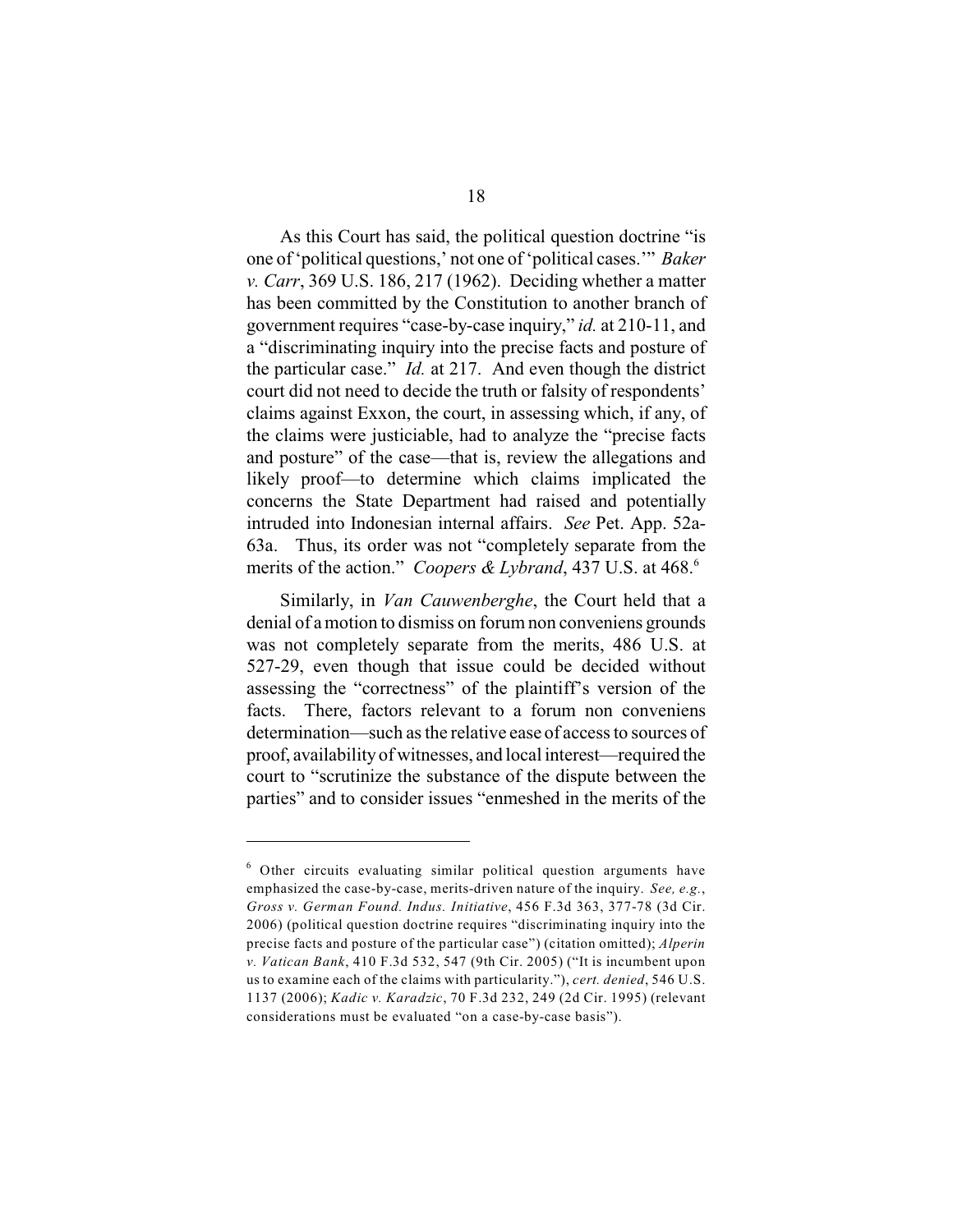dispute." *Id.* at 528. Evaluating factors relevant to a political question determination (*e.g.*, "respect due coordinate branches of government" or the potential for "embarrassment from multifarious pronouncements by various departments," *Baker*, 369 U.S. at 217), likewise would "require significant inquiry into the facts and legal issues presented by [the] case." *Van Cauwenberghe*, 486 U.S. at 529. Even if in some particular instance, the political question determination would not require such an inquiry, this Court, again, decides appealability based on "categories of cases." *Id.* "[I]n the main," the issues that will arise in political question cases where the Executive has submitted a statement of interest "will substantially overlap factual and legal issues of the underlying dispute." *Id.*

**B.** Exxon obliquely criticizes the panel majority's analysis regarding the availability of mandamus relief, contending that it "illustrates the inadequacy of confining appellate review solely to the extraordinary writ of mandamus procedure in circumstances where a district court does not dismiss a case after receipt of a cautionary Executive statement of interest." Pet. 18; *see also id.* at 12. The petition presents no question, however, regarding whether the court of appeals' denial of Exxon's alternative petition for mandamus relief was correct. *Id.* at *i*; *see* Supreme Ct. R. 14.1(a) ("Only the questions set out in the petition, or fairly included therein, will be considered by the Court." $)$ .<sup>7</sup>

Exxon's contention that the court of appeals issued an "anomalous ruling" that an Executive statement of interest "must explicitly request dismissal to warrant deference," Pet.

 $\frac{7}{7}$  Likewise, this case presents no question under the foreign affairs preemption doctrine. *See* Pet. 22 n.8. Exxon did not assert this ground for dismissal in its first motion to dismiss, which led to the district court's October 14, 2005 order, and the court did not address the issue in that order. The denial of a motion to dismiss on preemption grounds, in any case, would not constitute an immediately appealable collateral order.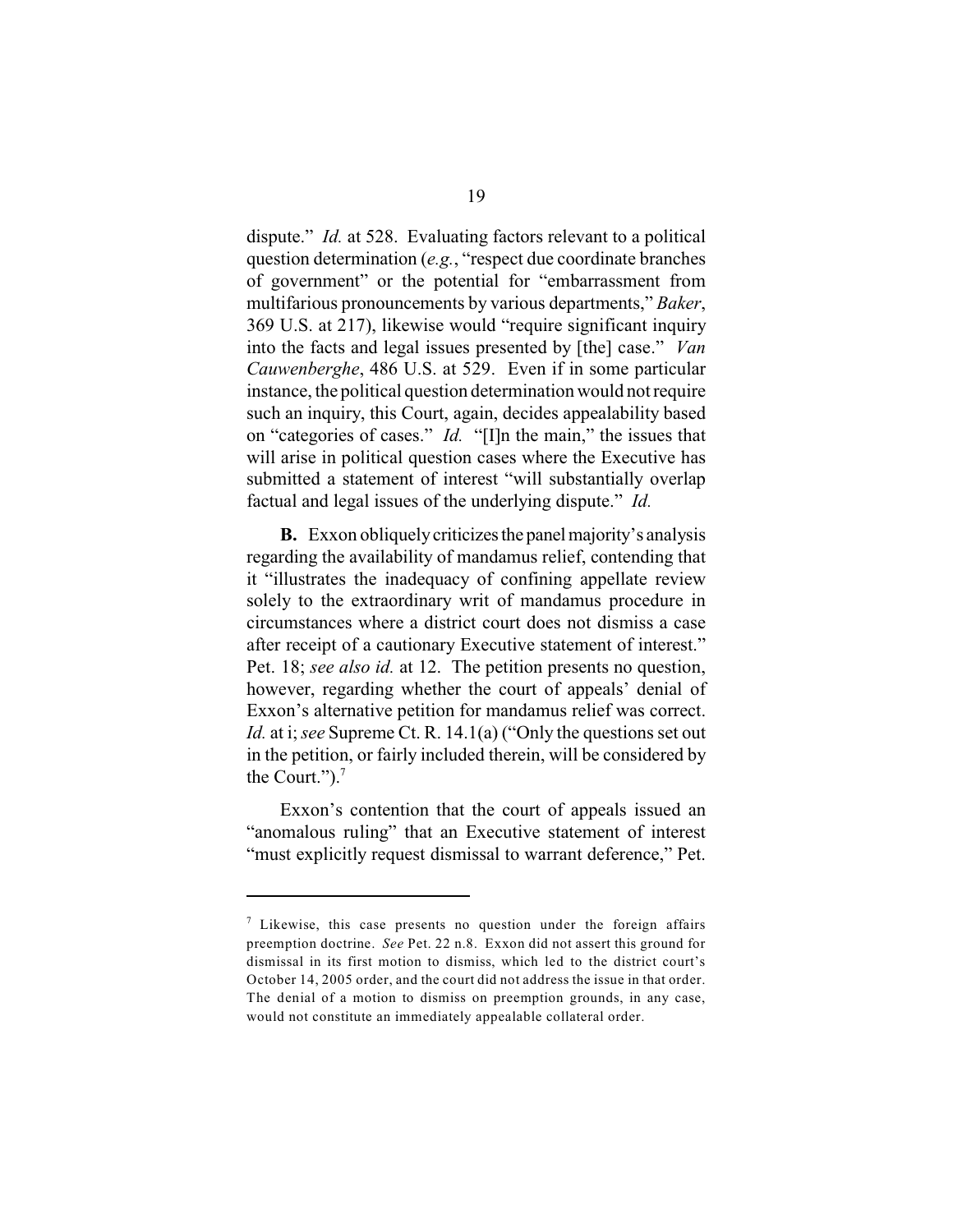17, misstates the D.C. Circuit's decision. The court of appeals did not require that the State Department request dismissal in order for its views to warrant deference. To the contrary, the court cited *Sosa v. Alvarez-Machain*, 542 U.S. 692, 733 n.21 (2004), which suggests that "federal courts should give serious weight to the Executive Branch's view of the case's impact on foreign policy." Pet. App. 18a. The panel majority emphasized, however, that it need not decide what level of deference would be owed to a letter that unambiguously requested the district court to dismiss a case as nonjusticiable because, given the letter in the record, "*no matter what level of deference is owed to the State Department's letter*," the district court did not indisputably err in dismissing some, but not all, of respondents' claims. *Id.* (emphasis added). Thus, Exxon's quarrel is not with the level of deference paid by the district court, but with the outcome of that deference—a fact-bound determination within the discretion of the district court.

This case is simply in the wrong procedural posture for this Court to consider the level of deference that a federal court must accord the Executive's statements of interest. Instead of deciding the level of deference a federal court owes a statement of interest from the Executive, the court of appeals held only that Exxon did not meet the standard for obtaining a writ of mandamus—a "drastic" remedy "to be invoked only in extraordinary situations." *Kerr v. U.S. Dist. Ct. for the N. Dist. of Calif.*, 426 U.S. 394, 402 (1976); *see* Pet. App. 16a (explaining that mandamus was available only if petitioners' right to relief is "clear and indisputable") (quoting *Mallard v. U.S. Dist. Ct. for the S. Dist. of Iowa*, 490 U.S. 296, 309 (1989)). The absence of any case law from other circuits holding that in like circumstances "the complaint *must* be dismissed under the political question doctrine," *id.* at 19a, buttressed the majority's conclusion that Exxon had failed to establish a "clear and indisputable right" to have respondents' claims dismissed as nonjusticiable. *Id.*; *see also id.* at 22a.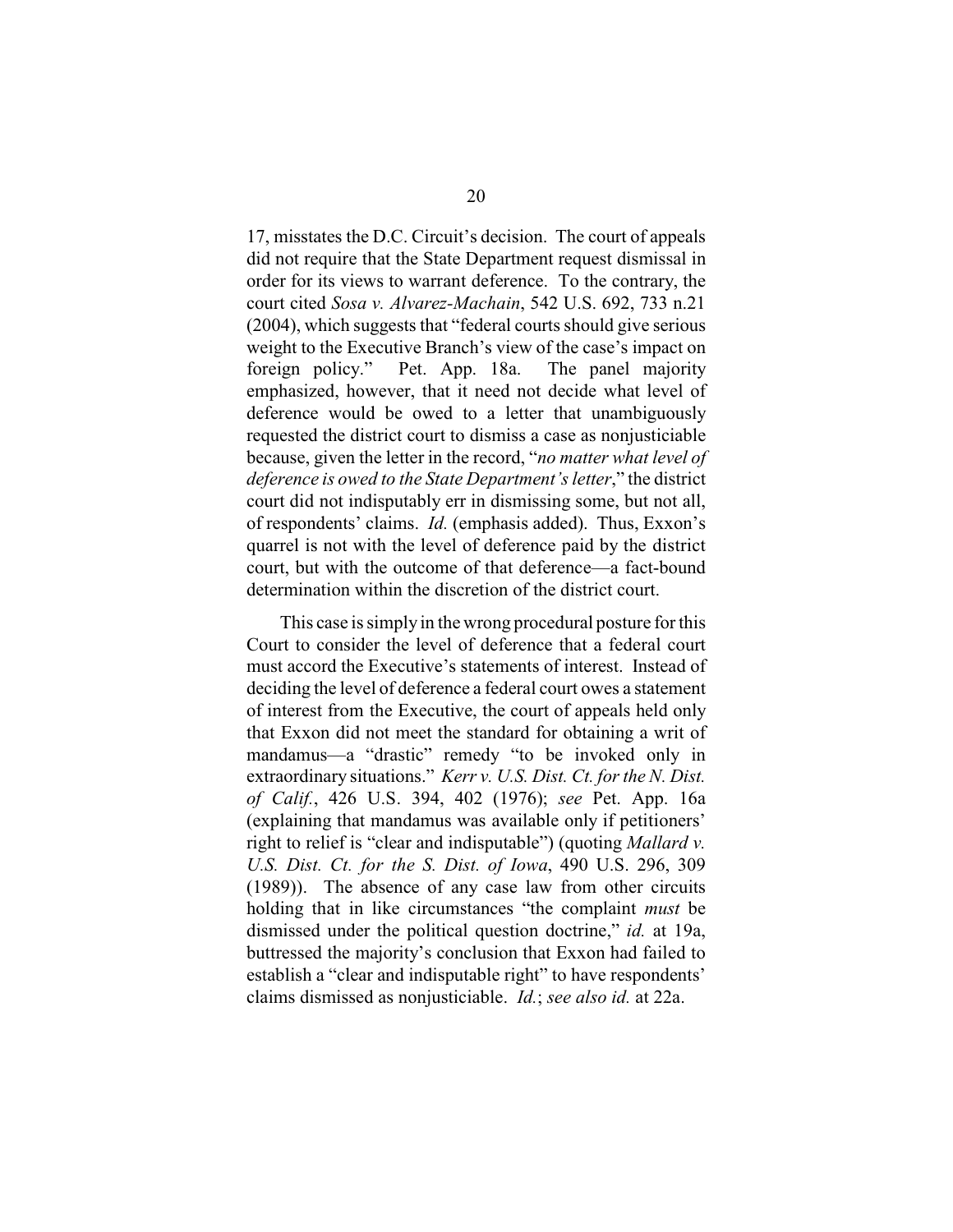Furthermore, Exxon's argument that the limits on availability of mandamus are a reason to be more liberal in allowing collateral order appeals gets it exactly backward: Mandamus is available only in exceptional circumstances precisely so that it does not undermine the strict limits on collateral order appeals. *See Kerr*, 426 U.S. at 403 ("A judicial readiness to issue the writ of mandamus in anything less than an extraordinary situation would run the real risk of defeating the very policies sought to be furthered" by Congress's judgment that appellate review generally be postponed until after final judgment).

The inapplicability of the collateral order doctrine does not mean, of course, that defendants are without appellate recourse in exceptional cases. Exxon has overlooked another important potential avenue for appellate review, a request for certification of an immediate appeal under 28 U.S.C. § 1292(b). *See, e.g.*, *Beaty v. Republic of Iraq*, No. 03-0215, 2007 WL 1169333 (D.D.C. Apr. 19, 2007) (certifying for appeal under § 1292(b) its earlier order denying a motion to dismiss that was based in part on political question grounds). In many cases in which this Court has found an appeal not to satisfy the rigorous standards of the collateral order doctrine, it has emphasized that a party may seek certification under § 1292(b). *See Digital Equip.*, 511 U.S. at 883 (§ 1292(b) serves as "safety valve" for cases not appealable under § 1291); *see also Van Cauwenberghe*, 486 U.S. at 529-30; *Richardson-Merrell*, 472 U.S. at 435; *Firestone Tire & Rubber Co. v. Risjord*, 449 U.S. 368, 378 n.13 (1981). Exxon did not seek certification of an immediate appeal under § 1292(b) from the district court.

 **C.** Exxon concludes by arguing that "[t]he volume and importance of these [kind of] cases," suggest "that it is time for this Court to announce that, if a district court fails to dismiss a case under the political question doctrine where the Executive has provided a statement of interest warning that the litigation may adversely affect significant U.S. foreign policy interests,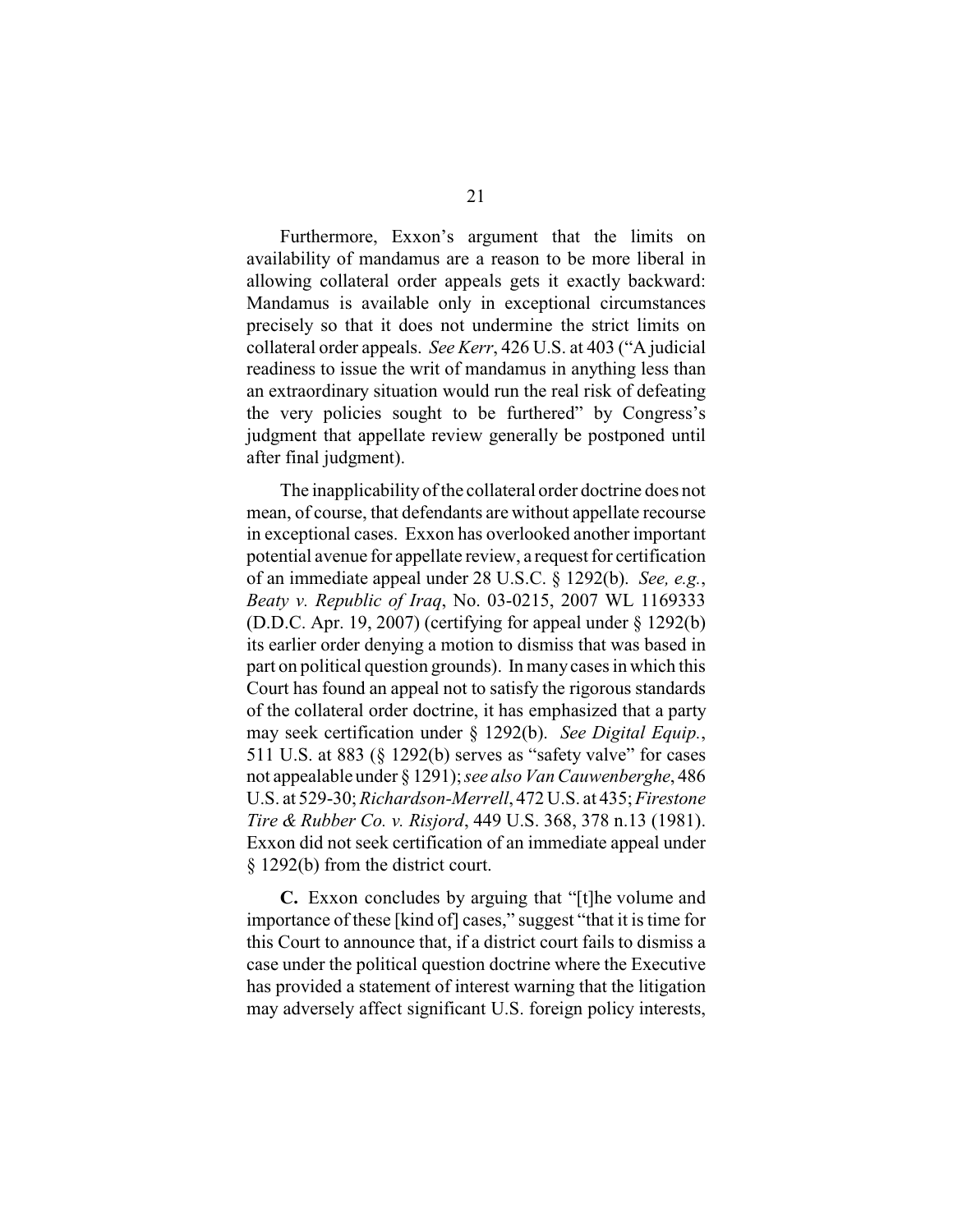an immediate right of appeal exists pursuant to the collateral order doctrine." Pet. 26. In the same breath, however, Exxon negates any need for such a broad expansion of the collateral order, asserting that "it is rare, if ever, that a district court has failed to dismiss a case under such circumstances." *Id.* Thus, not only would allowing Exxon to take an immediate appeal from the district court's interlocutory order violate basic appealability principles, but such an expansion of the collateral order doctrine is, by Exxon's own admission, rarely necessary to protect the U.S. foreign policy interests that Exxon—and not the United States—urged upon the court of appeals.

\* \* \*

Exxon has filed two motions to dismiss, an interlocutory appeal, multiple requests for a stay, and repeated motions for reconsideration from various orders. A recent Exxon motion provoked a stern warning from the district court on July 13, 2007 that "all non-dispositive motions hereinafter filed by either party shall be accompanied by a certificate signed by each counsel . . . that he or she has re-read Federal Rule of Civil Procedure 11 within 10 days before the filing." R. 220 at 6. This case has become a crowning illustration of a point this Court has often made: The conditions for an immediate appeal are "stringent, and unless they are kept so," *Will*, 546 U.S. at 349-50 (citations omitted), the collateral order doctrine will no longer advance § 1291's goals of "judicial efficiency," and "the 'sensible policy of avoid[ing] the obstruction to just claims that would come from permitting the harassment and cost of a succession of separate appeals from the various rulings to which a litigation may give rise.'" *Id.* (internal quotation marks and citation omitted).

#### **CONCLUSION**

The petition should be denied.